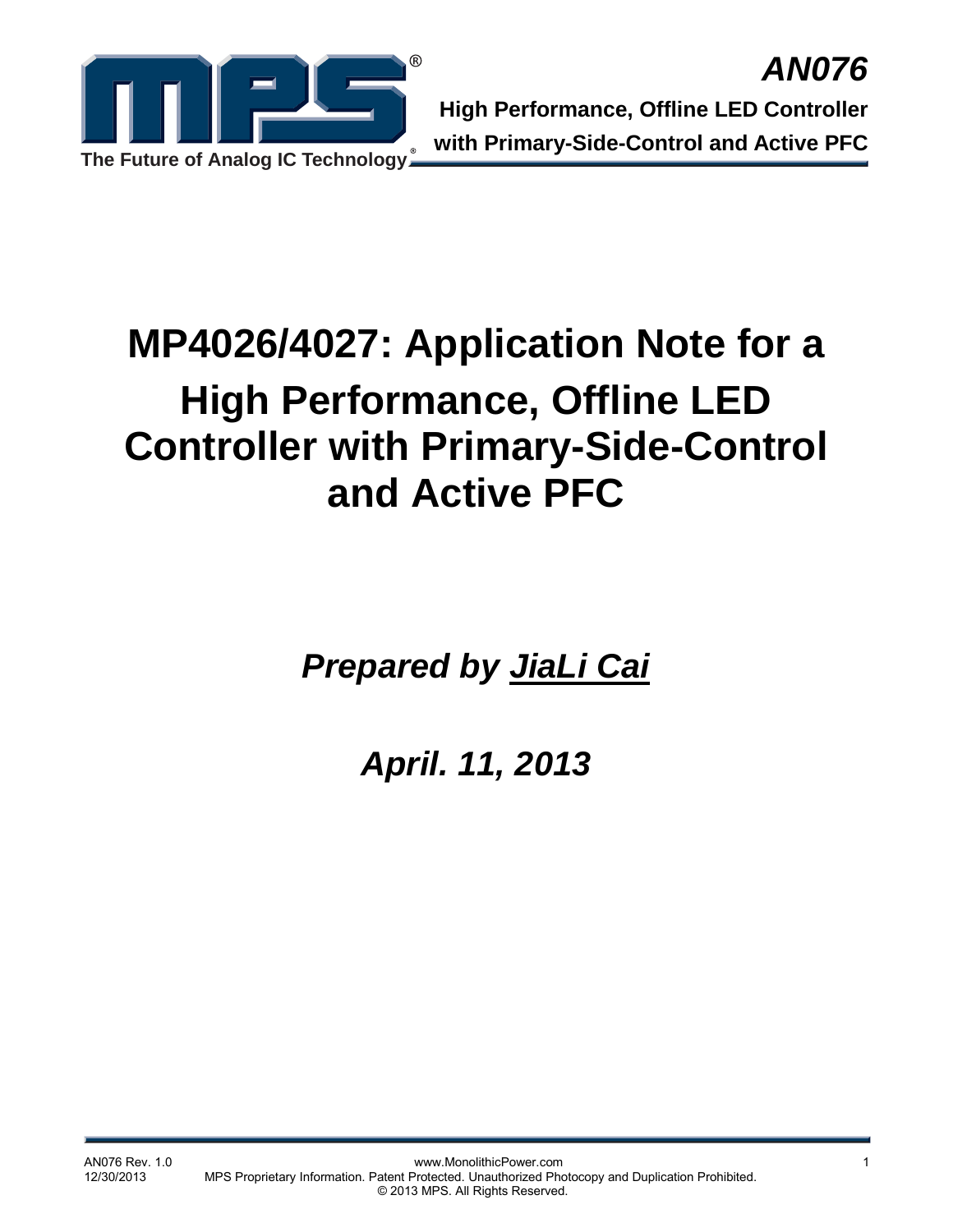

# **TABLE OF CONTENTS**

| 2. Primary-side control, BOUNDARY-CONDUCTION MODE with ACTIVE pfc 5                             |    |
|-------------------------------------------------------------------------------------------------|----|
|                                                                                                 |    |
|                                                                                                 |    |
|                                                                                                 |    |
|                                                                                                 |    |
|                                                                                                 |    |
|                                                                                                 |    |
|                                                                                                 |    |
|                                                                                                 |    |
|                                                                                                 |    |
|                                                                                                 |    |
|                                                                                                 |    |
|                                                                                                 |    |
|                                                                                                 |    |
| 4. Design example: 90-265VAC input, 350ma, 20v output, High-Performance, 7W A19 LED bulb driver |    |
|                                                                                                 |    |
|                                                                                                 |    |
| C. Turn Ratio (N), Primary MOSFET, and Secondary-Rectifier-Diode Voltage Rating Selection 17    |    |
|                                                                                                 |    |
|                                                                                                 |    |
|                                                                                                 |    |
|                                                                                                 |    |
| The Transformer Core Selection                                                                  | 21 |
|                                                                                                 |    |
|                                                                                                 |    |
|                                                                                                 |    |
|                                                                                                 |    |
|                                                                                                 |    |
|                                                                                                 |    |
|                                                                                                 |    |
|                                                                                                 |    |
|                                                                                                 |    |
|                                                                                                 |    |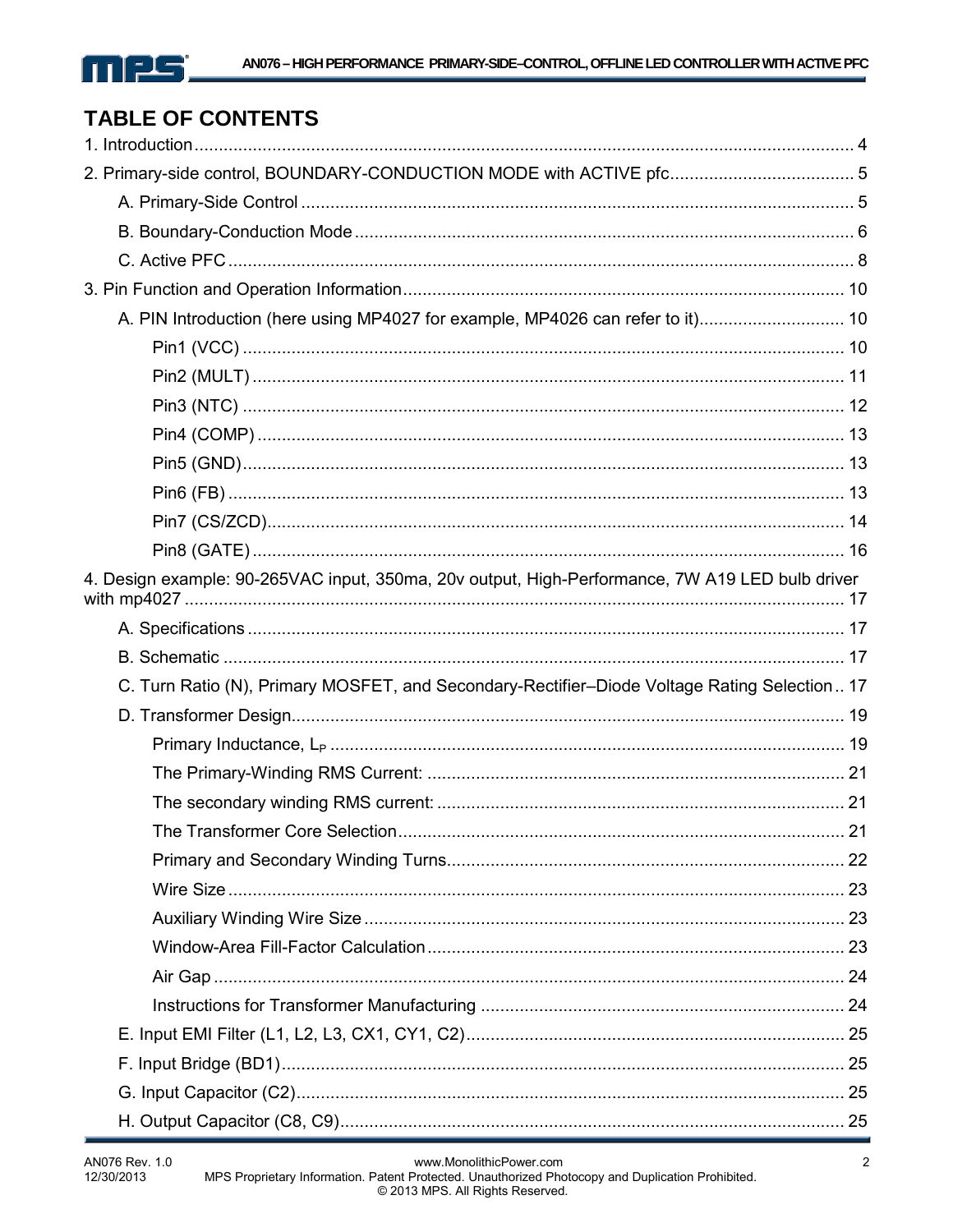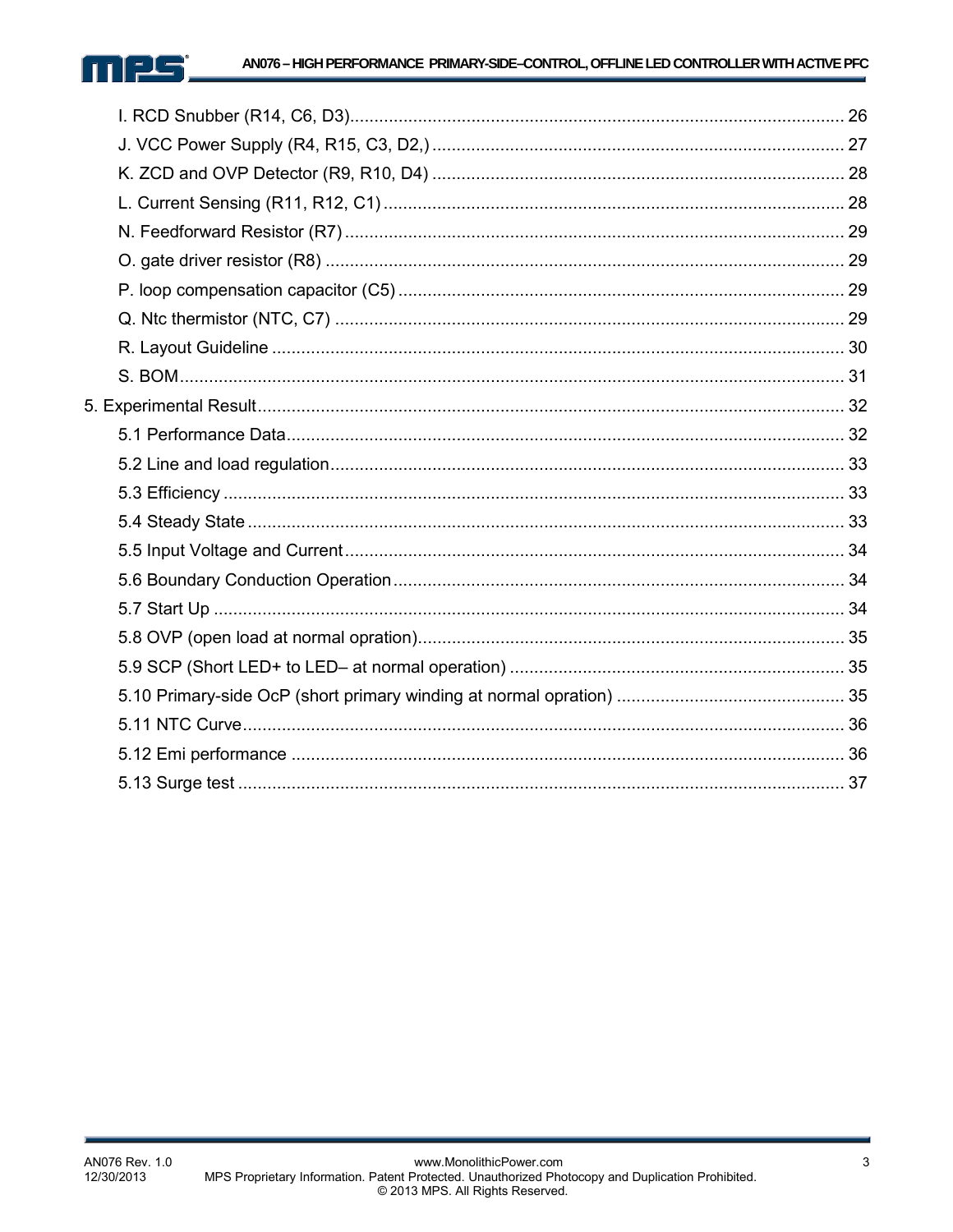

# **1. INTRODUCTION**

The MP4026/4027 are high performance primary-side-control offline LED lighting controller with PFC integrated. The primary-side-control can significantly simplify the LED lighting driving system by eliminating the opto-coupler and the secondary feedback components in an isolated single stage converter. Its proprietary real current control method can accurately control the LED current from the primary side information. Internally integrated current accuracy compensations can enhance the LED current accuracy with good line and load regulation.

The MP4026/4027 integrate power factor correction function and works in boundary conduction mode. The power factor correction function can achieve the PF>0.9 in a universal input voltage range. The boundary conduction mode operation can reduce the switching losses and improve the EMI performance.

The MP4026/4027 provide multiple advanced protections to enhance the system safety and reliability, including over-voltage protection, short–circuit protection, primary-side over-current protection, brown out protection, VCC under-voltage lockout, and thermal shutdown: all protections features auto-restart.

The MP4026/4027 have tow small packages, SOT23-6 for MP4026, SOT23-8 for MP4027. The MP4027 has two more pins with NTC and FB. The NTC pin provides LED thermal protection, support PWM dimming. The FB pin can make MP4027 suit for non-isolated buck applications, the feedback signal can be directly applied on FB pin. (Except these, all other features are same for MP4026 and MP4027).

Figure 1 shows a typical application.



**Figure 1: Typical Application**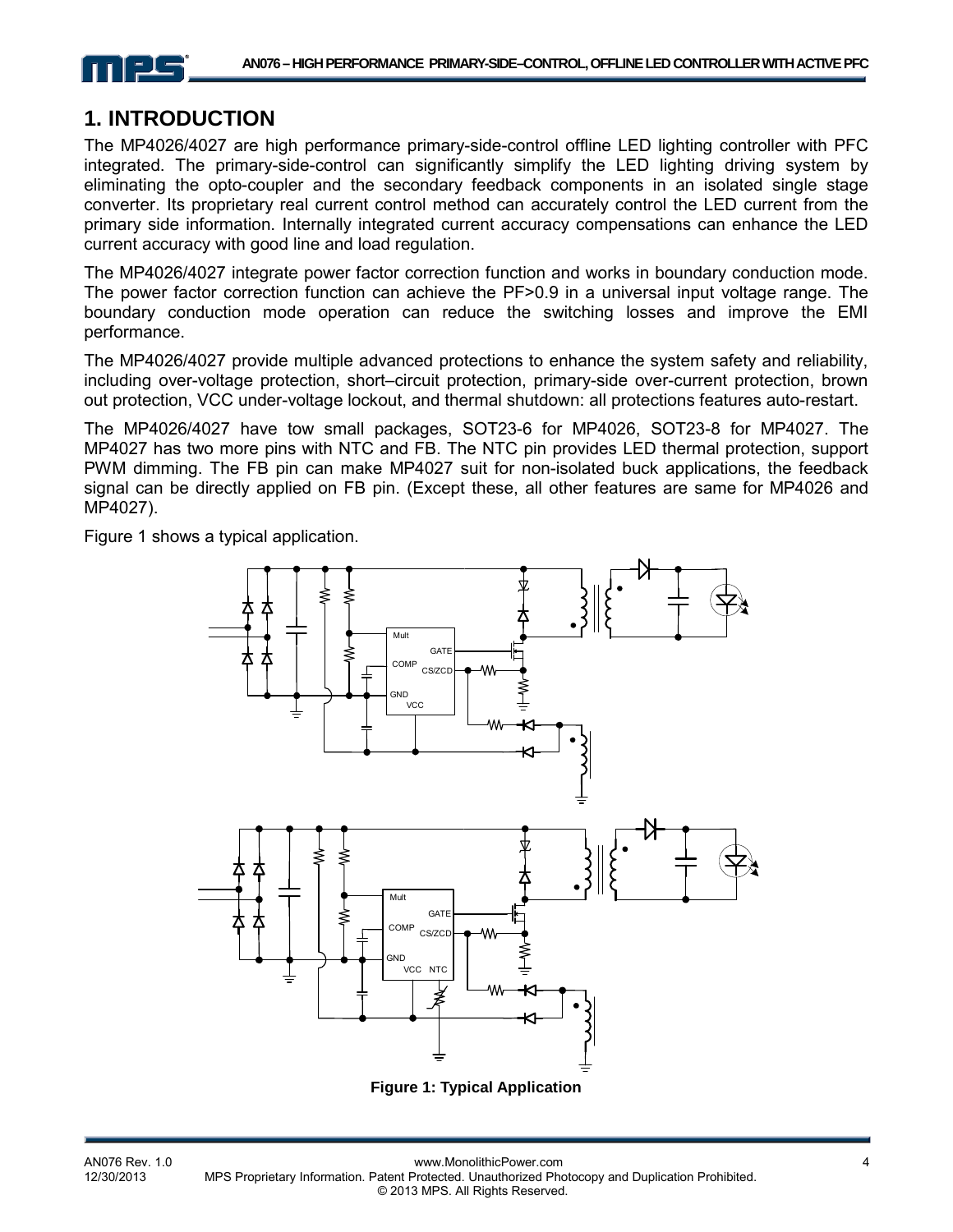

# **2. PRIMARY-SIDE CONTROL, BOUNDARY-CONDUCTION MODE WITH ACTIVE PFC**

Conventional off-line LED drivers use secondary-side control that senses the LED current directly. An error amplifier compares this current level against a reference produced by a device such as a TL431, and the compensated output determines the primary-side duty cycle to regulate the LED current. Although this control method can directly control the LED current with high accuracy under any condition, it requires additional secondary-side components—including a sensing circuit, comparison and compensation circuits, an opto-coupler, and bias power supplies—that significantly increase system complexity and cost.

In addition, the primary-side input stage typically uses a full-wave rectifier bridge with an E-cap filter to generate a DC voltage. The E-cap must be large enough to limit the DC voltage ripple. This means the instantaneous input line voltage is lower than the DC voltage on the E-cap for most of a line half-cycle, and that the rectifier diodes only conduct a small portion of the voltage. This voltage limitation causes the input line current to act like a series of narrow pulses whose amplitudes are about 10x higher than the average DC level. The drawbacks include: a high current peak and RMS current drawn from the line, line-input–current distortion limiting the power factor to about 0.5 to 0.6, and large induced harmonics.

Figure 1 shows that the MP4026/4027 use primary-side control, which eliminates secondary feedback components to significantly reduce the component count and cost. The MP4026/4027 work in boundary-conduction mode with active PFC, achieve a power factor >0.9 for the input, and reduce THD to meet IEC61000-3-2 requirements.

#### **A. PRIMARY-SIDE CONTROL**



#### **Figure 2: Transformer Currents Relative to the BCM Flyback Converter**

Given that the LED current is the average current of the transformer's secondary side,  $I_0 = I_{s_2}$ , as shown in Figure 2, the average secondary-side current in boundary-conduction mode can be calculated as: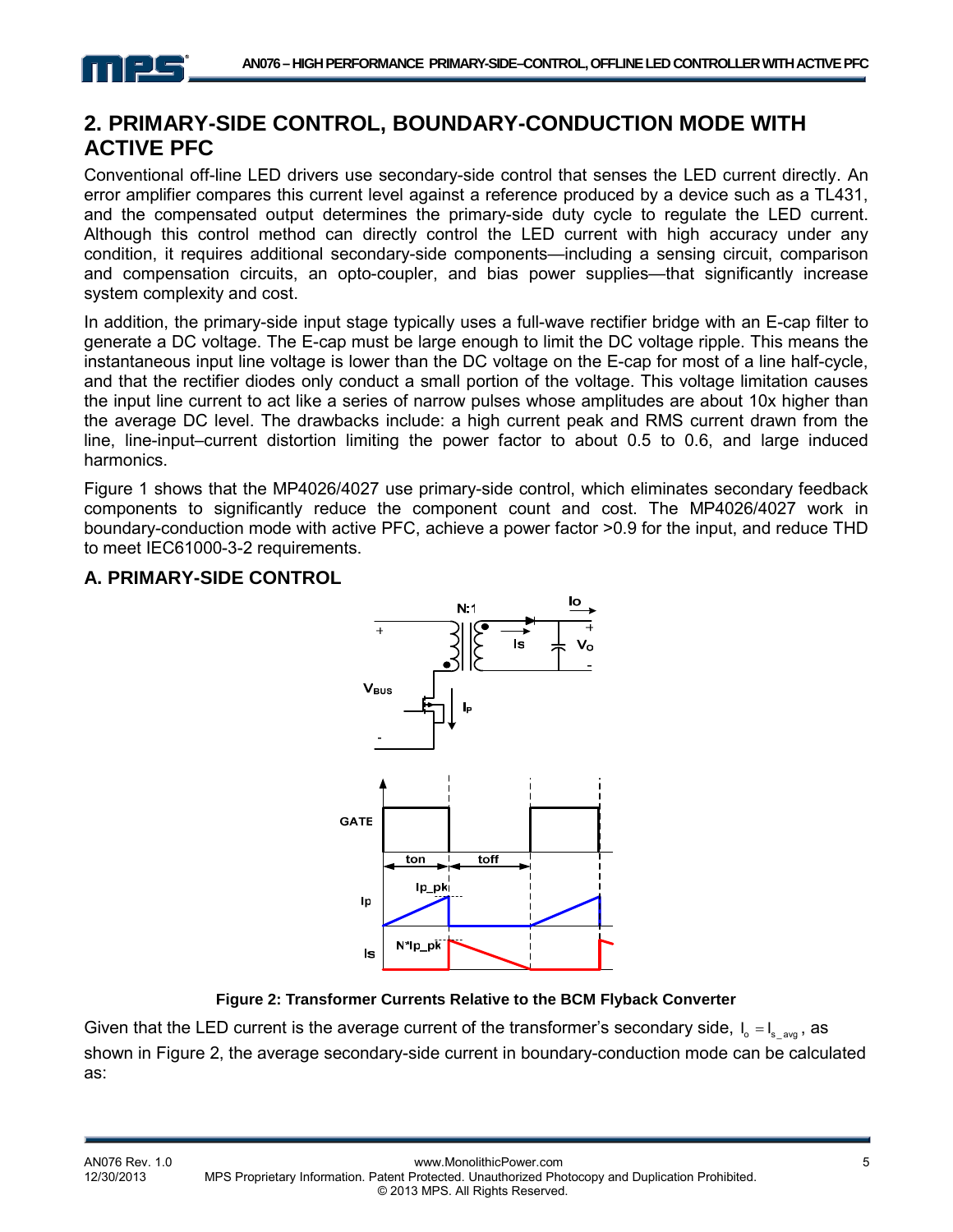

$$
I_{s\_{avg}} = \frac{\frac{1}{2} \cdot N \cdot I_{p\_pk} \cdot t_{\text{off}}}{t_{\text{on}} + t_{\text{off}}}
$$

Where  $I_{s}$  avg is the average secondary-side current, and  $I_{p}$  pk is the peak primary-side current, N is the turn ratio of primary winding to secondary winding. The MP4026 samples the primary-side peak current to calculate the average current. Since the average current is proportional to the output current, if the average current is controlled as a constant value  $V_{FB}$ , the output current is also constant, allowing for primary-side control. So, the output LED mean current can be calculated approximately as:

$$
I_0 \approx \frac{N \cdot V_{FB}}{2 \cdot R_s}
$$

Where  $V_{FB}$  is IC feedback reference voltage,  $R_s$  is the sensing resistor.

#### **B. BOUNDARY-CONDUCTION MODE**

The MP4026/4027 work in boundary conduction mode where the transformer functions at the boundary between the continuous and discontinuous mode.

In a conventional fixed-frequency flyback converter working in discontinuous conduction mode (DCM), the primary switch (MOSFET) turns on at a fixed frequency and turns off when the current reaches the desired level. When the MOSFET turns off, the energy stored in the inductor forces the secondary side diode to turn on, and the inductor current decreases linearly from the peak value to zero. When the current drops to zero, the parasitic resonance of the magnetizing inductor and the sum of the parasitic capacitance causes the MOSFET drain-source voltage to oscillate. The MOSFET can turn on at any point during the parasitic resonance, including when the drain voltage is lower than the bus voltage (meaning low switching losses and high efficiency), and when the drain voltage is much higher than the bus voltage (meaning high switching loss). This feature is observable in the efficiency curves of a discontinuous flyback converter with a constant load as input-voltage efficiency fluctuations as the turnon switching loss changes with the turn-on drain voltage.

In boundary conduction mode, the switch does not have a fixed switching frequency. Instead, the controller always turns on the switch when the drain voltage goes low by detecting the auxiliary winding voltage,  $V_{ZCD}$ , the ZCD voltage is a ratio of primary winding and auxiliary winding. Figure 3 shows that by setting the falling-edge detection near zero, the parasitic resonance causes the ZCD voltage to decrease when the secondary side current deceases to zero: Conversely, when  $V_{ZCD}$  reaches the detection threshold, the MOSFET turn-on signal triggers. The transformer magnetizing inductance, parasitic capacitance, and ZCD filtering capacitor determine the detection time delay. The feedback loop determines the switch-on time, similar to conventional peak-current–mode control. The energy stored in the magnetizing inductor then transfers to the output.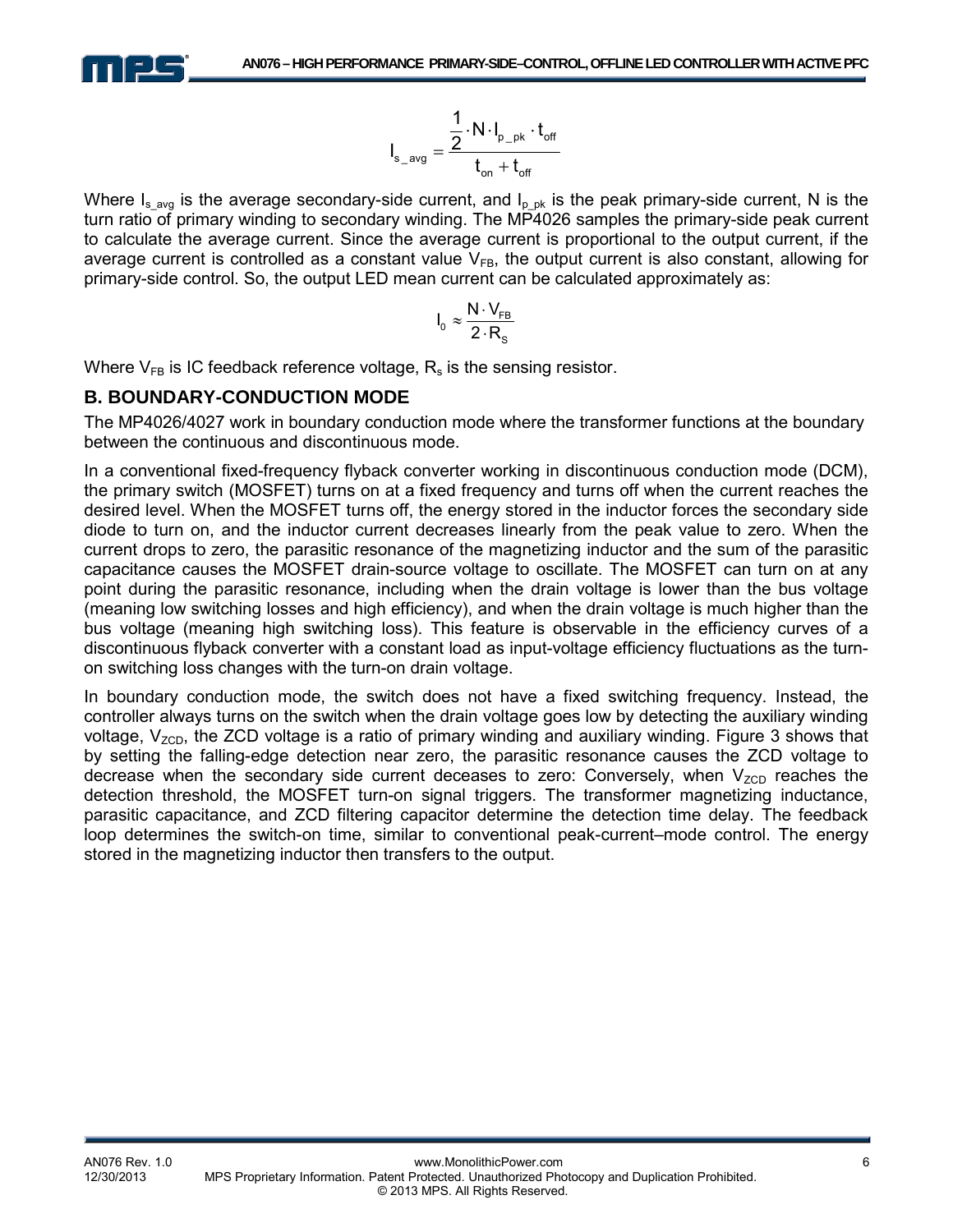



**Figure 3: Boundary Conduction Mode** 

Compared to conventional flyback under continuous conduction mode (CCM) and DCM operation, boundary-conduction mode operation minimizes the turn-on switching loss, thus increasing efficiency and suppressing the MOSFET temperature rise.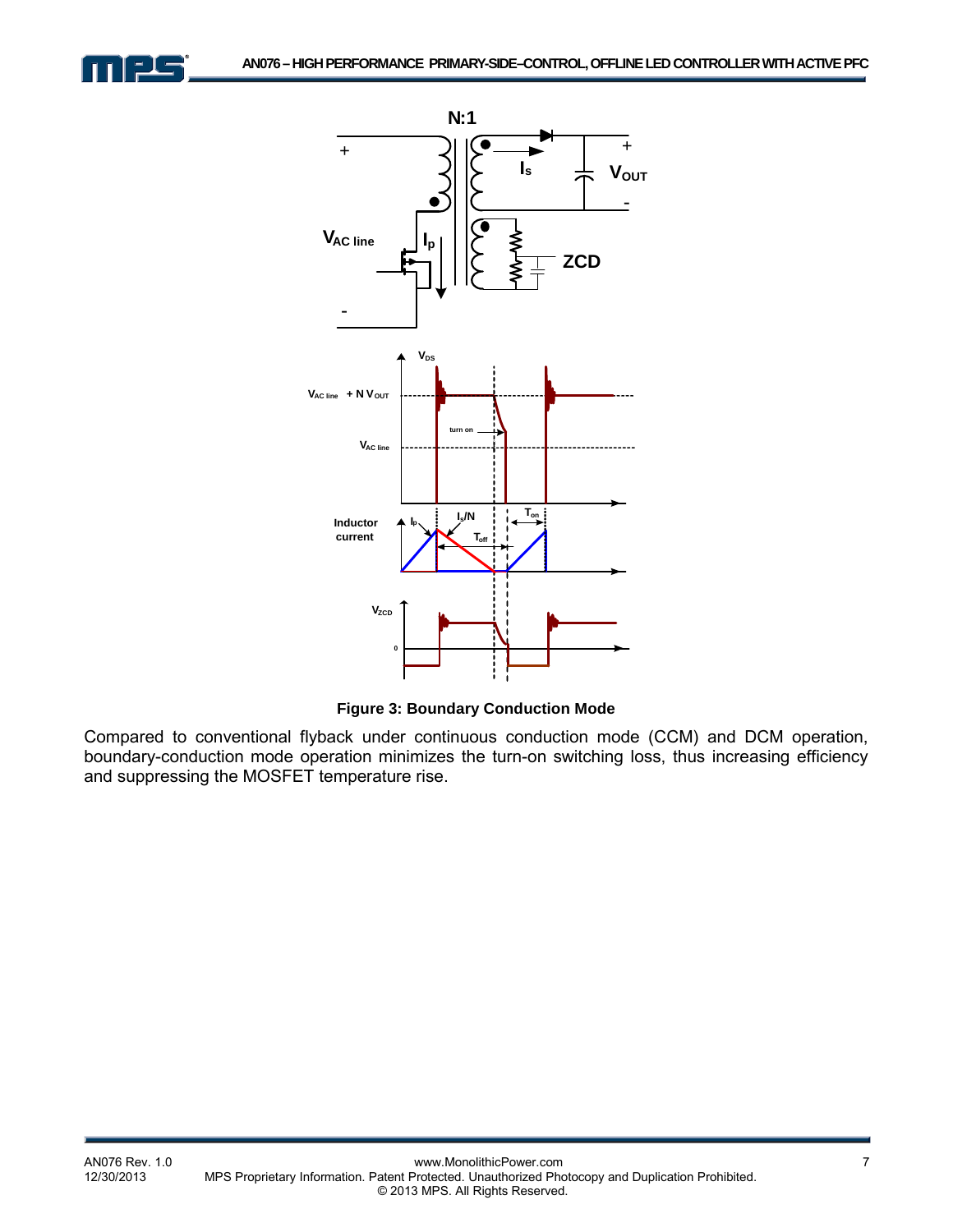

# **C. ACTIVE PFC**



**Figure 4: MP4026/4027 Functional Block Diagram and LED Driver**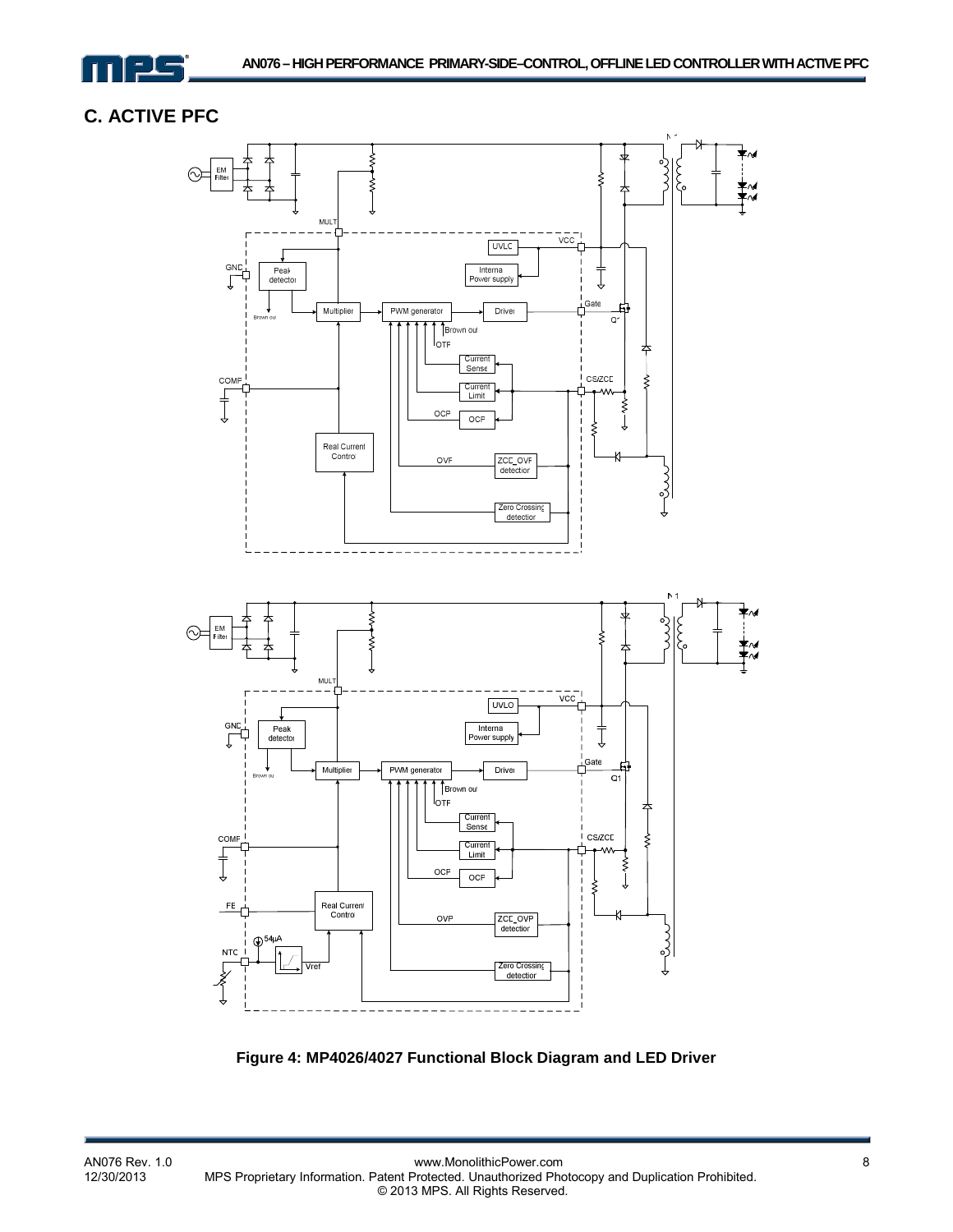

The MP4026/4027 integrate an active PFC function. Figure 4 shows the functional block diagram and the LED converter driver. The converter consists of an EMI filter, a diode bridge rectifier, a flyback circuit using the MP4026/4027. The following description summarizes converter operation with active PFC:

The diode bridge rectifies the AC line voltage, which then goes to the flyback circuit. When the MOSFET turns on, the transformer's primary-side current ramps up from zero. The CS/ZCD pin senses this primary-side current through a sensing resistor, and this signal goes to the real-current calculation block to calculate its average value. The internal error amplifier compares the average value against an internal reference to generate an error signal that is proportional to the difference between them. If the bandwidth of the error amplifier is narrow enough (below 20Hz), then the error signal is a DC value for over a line half-cycle and kept constant until the average value equals the reference: This regulates the output LED current to a required constant value.

The error signal goes to the multiplier block with a portion of the rectified mains voltage. The resulting signal is a rectified sinusoid with a peak amplitude that depends on the peak line voltage and the value of the error signal. The output of the multiplier goes to the negative input of the current comparator in PWM generator block to act as a sinusoidal reference for the PWM. When the CS /ZCD pin voltage equals the value on the negative input of the current comparator, the external MOSFET turns off. The sinusoidal reference signal envelops the peak primary current. and has the same phase as the main input voltage to implement a good power factor.



**Figure 5: Primary and Secondary Transformer Currents and MOSFET Gate Timing** 

Figure 5 shows both transformer currents and the gate timing. The operating frequency increases as the instantaneous line voltage decreases; when the line voltage approaches the zero-crossing point, the frequency increases dramatically. The MP4026 has an internally-set 5µs minimum off-time to limit the maximum switching frequency and to improve efficiency and reduce EMI.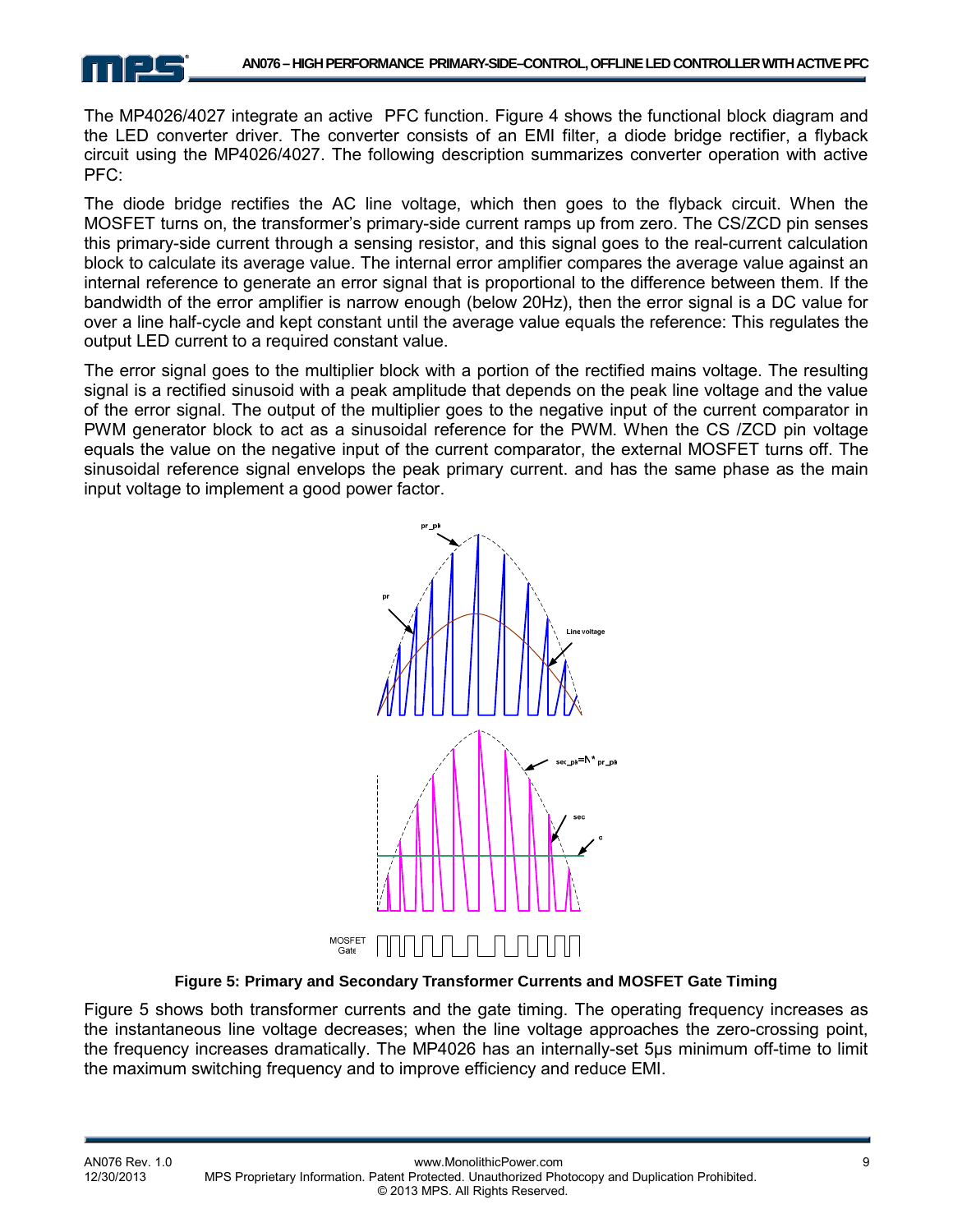# **3. PIN FUNCTION AND OPERATION INFORMATION**

**A. PIN INTRODUCTION (HERE USING MP4027 FOR EXAMPLE, MP4026 CAN REFER TO IT)**

**Pin1 (VCC)** 



**Figure 6: VCC Circuit and Power Supply Flow-Chart** 

VCC powers both the internal logic circuit and the gate driver signal. Figure 6 shows the VCC circuit and the power supply flow-chart. When AC power supply is on, the bulk capacitor  $C_{VCC}$  (typically 4.7 $\mu$ F) is first charged by the start up resistor  $R_{VCC1}$  from the AC line, once the VCC voltage reaches 24.7V, the IC will be enabled and begin to switch, the power consumption of the IC increases, then the auxiliary winding starts working and mainly takes the charge of the power supply for VCC. Since the voltage of auxiliary winding is proportion to that of the secondary winding, the VCC voltage will be finally regulated to a constant value. If VCC drops below the UVLO threshold 9.2V before the auxiliary winding can provide the power supply, the IC will be shut down and the VCC will restart charging from AC line again. If fault condition happens at normal operation, the switching signal will be stopped and latched, the IC works at fault mode, the IC quiescent current is about 2mA, when the VCC voltage drops below 9.2V, the system restarts again. So, the  $R_{VCC1}$  should be large enough to limit the charging current which ensures the VCC voltage can drop below 9.2V UVLO threshold at fault mode. But, a too large  $R_{VCC1}$  will make the start up time too long. Usually, the value need be trade off, for a universal input (90-265VAC) application, the recommended value is 470k Ohm.

The auxiliary-winding positive voltage will also influence the start up time. At start up, the initial auxiliary-winding positive voltage is low and so the VCC level drops. Once VCC drops below 9V threshold, the IC will be shut down until it is recharged to 24.7V, this consumes lots of time. To avoid this, the auxiliary-winding turns need increase, typically, the auxiliary winding positive voltage is set as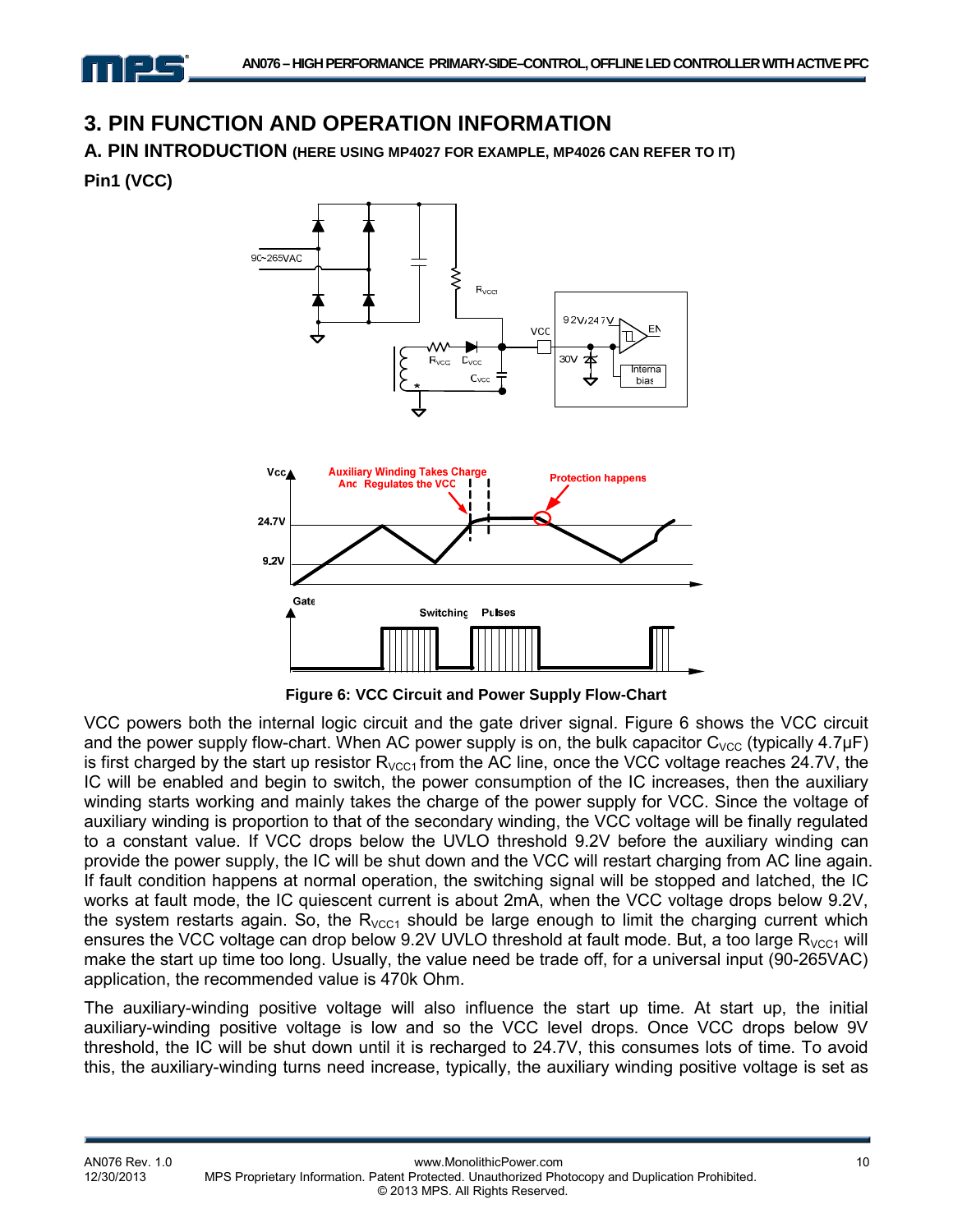23-25V, if need higher voltage in some extreme case, make sure the VCC do not exceed 27V, or a Zener diode is needed from VCC to GND to protect the VCC pin from excessive voltage damage.

#### **Pin2 (MULT)**

The MULT pin provides one of the inputs to the internal multiplier. Connect this pin to the tap of the resistor divider from the rectified instantaneous line voltage, which will produce a sinusoidal multiplier output. This output signal provides the reference for the current comparator, which shapes the primary peak current into a sinusoid that is in-phase, with the input line voltage.



**Figure 7: MULT Circuit**

The multiplier output is then given by:

$$
V_{\text{multiplier\_out}} = k \cdot V_{\text{MULT}} \cdot (V_{\text{COMP}} - 1.5)
$$

Where k is the gain of the multiplier.

For the multiplier to operate at linear zone, select a MULT voltage range smaller than 3V. The MULT voltage also determines the COMP voltage level for the system control loop. In real applications, setting the MULT pin too low cause the COMP voltage to saturate the 4.75V high clamp point. So, tow conditions are recommended to set MULT voltage.

$$
\sqrt{2}\cdot V_{_{in\_max(rms)}}\cdot\frac{R_{_{MULT2}}}{R_{_{MULT1}}+R_{_{MULT2}}}<3\;,\qquad\qquad\qquad V_{_{COMP@in\_min}}<3.5
$$

Considering the losses, the R<sub>MULT1</sub> should be large enough, for example, 90V~265VAC input, the R<sub>MULT1</sub>, R<sub>MULT2</sub> can be first chosen as 1M, 6.2k $\Omega$  with a 2.2nF bypass capacitor. The cap is used to filter the switching frequency ripple on MULT voltage.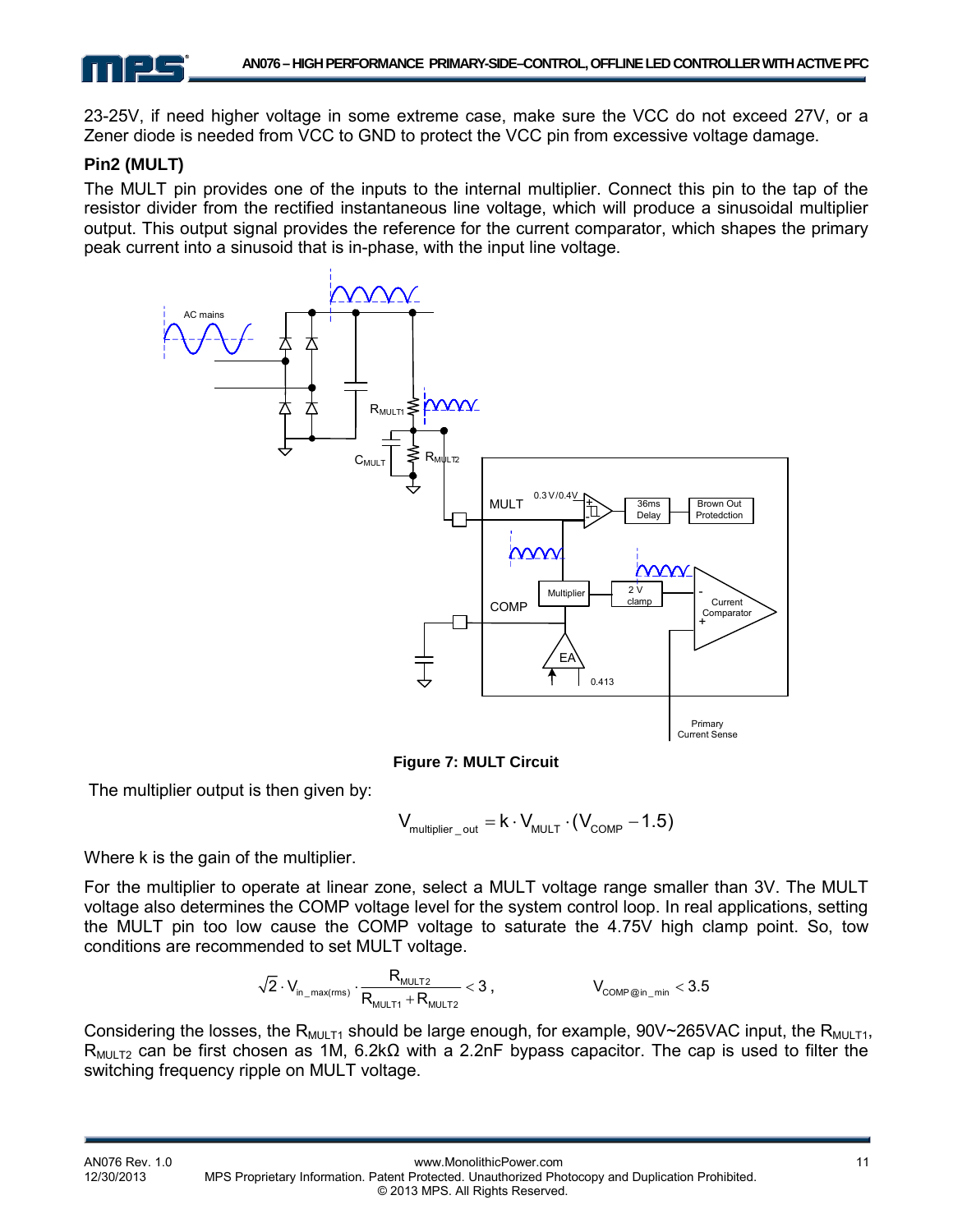The multiplier has a 2V output clamp which is used as cycle-by-cycle current limit for primary current sense signal.

The MULT pin is also used for brown out protection detection. If the peak value of MULT is less than the brown out detection threshold 0.3V for 42ms, the IC recognizes this condition as a brown-out, quickly drops the COMP voltage to zero, and disables the power circuit. If the peak value exceeds 0.4V, the IC restarts and the COMP voltage rises softly again. This feature prevents both the transformer and LED currents from saturating during fast ON/OFF switching. Figure 8 shows the brown-out waveforms.



**Figure 8: Brown Out Protection Waveforms** 

#### **Pin3 (NTC)**

The NTC pin provides tow functions. One is LED thermal protection; the other is PWM dimming. The NTC pin block is shown as Figure 9.



#### **Figure 9: NTC Block**

For the LED thermal protection, a NTC thermistor for monitoring the ambient temperature can be directly connected from NTC pin to GND. The internal pull up current flows through the thermistor and generates a corresponding voltage on NTC pin. The NTC voltage controls the output LED reference. The relation is the curve shown in figure 9. When the NTC voltage is higher than 1.23V, the reference is maximum, when the NTC voltage drops from 1.23V to 0.79V, the reference changes from maximum to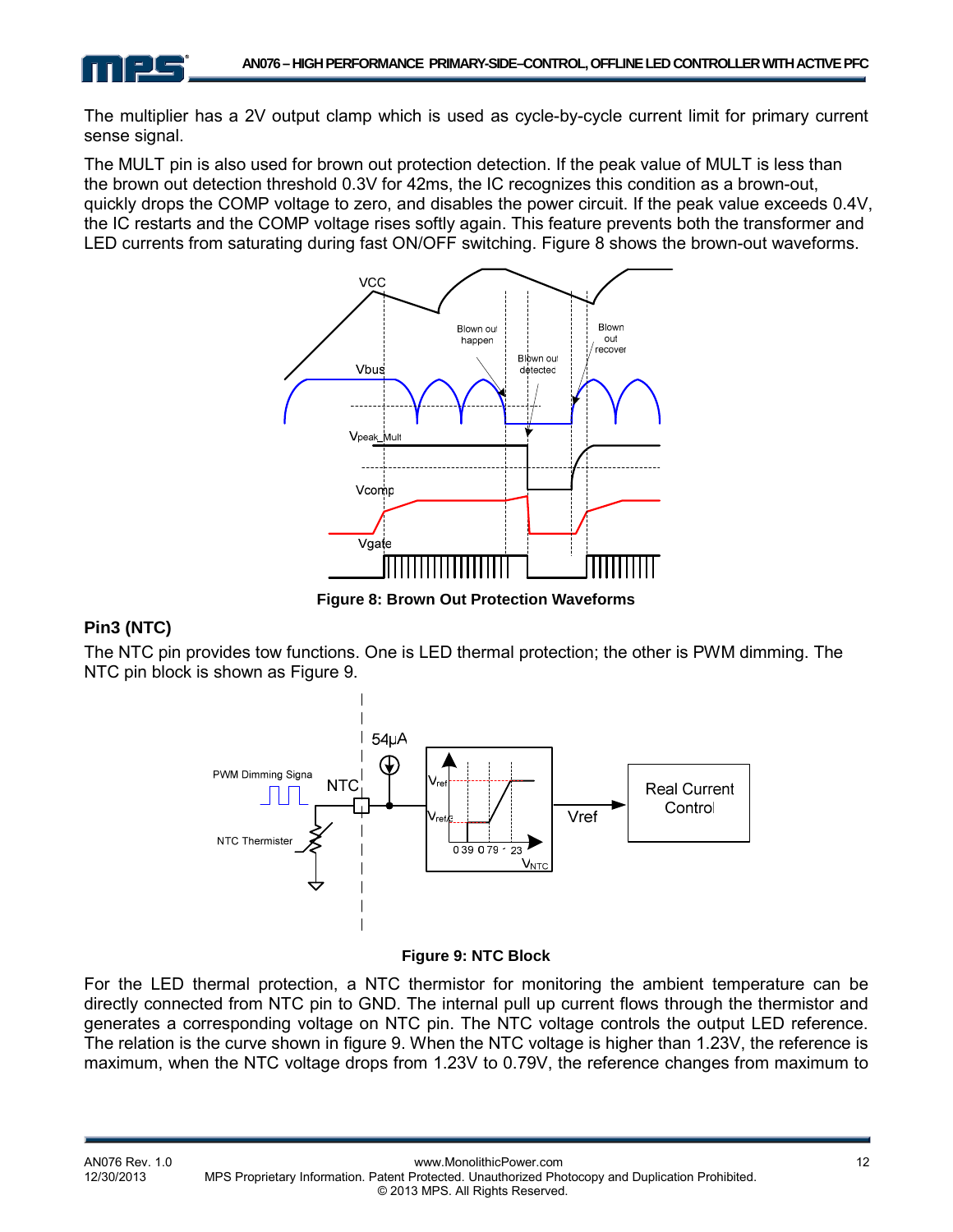

1/3, when the NTC voltage changes from 0.879 to 0.39V, the reference is kept same, when the NTC drops below 0.39V, the reference will set to zero, the LED current outputs minimum.

For PWM dimming, applying the PWM dimming signal on NTC pin. The PWM signal high level need be higher than 1.23V, the low level should be lower than 0.39V, the frequency is recommended to be 10 times higher than the system loop bandwidth for a steady output. Normally, the frequency should be >200Hz. The output current will linearly change with the dimming duty from maximum to minimum. The minimum output current is caused by the IC minimum on time (equals LEB time), influenced by the input voltage, MOSFET turn off delay and the transformer inductance. etc. The higher input voltage, the bigger minimum current; the longer MOS turn off delay the bigger minimum current, so a small  $Q<sub>G</sub>$  and small  $C<sub>oss</sub> MOSFET$  is better for deep dimming.

#### **Pin4 (COMP)**

Loop compensation pin. Connect a compensation capacitor from this pin to AGND. Use a low-ESR ceramic capacitor, such as X7R. The COMP pin is the output of the internal error amplifier. To limit the loop bandwidth <20Hz for good PFC performance, select a capacitor value between 1µF and 4.7µF. A larger capacitor results in a smaller COMP voltage ripple for better PF, THD, EMI, but also means a longer soft-start time.

#### **Pin5 (GND)**

The Ground (GND) pin provides the current return for both the control and the gate-drive signals. Connect the power and analog GNDs at this pin only for PCB layout. The power GND (PGND) provides the reference for the power switches, and the analog GND (AGND) for the control signals.

#### **Pin6 (FB)**

The FB pin is internally connected to the reference comparator. Sense the output current and apply on FB pin can get accurate control. If using primary-side-control, leave this pin alone.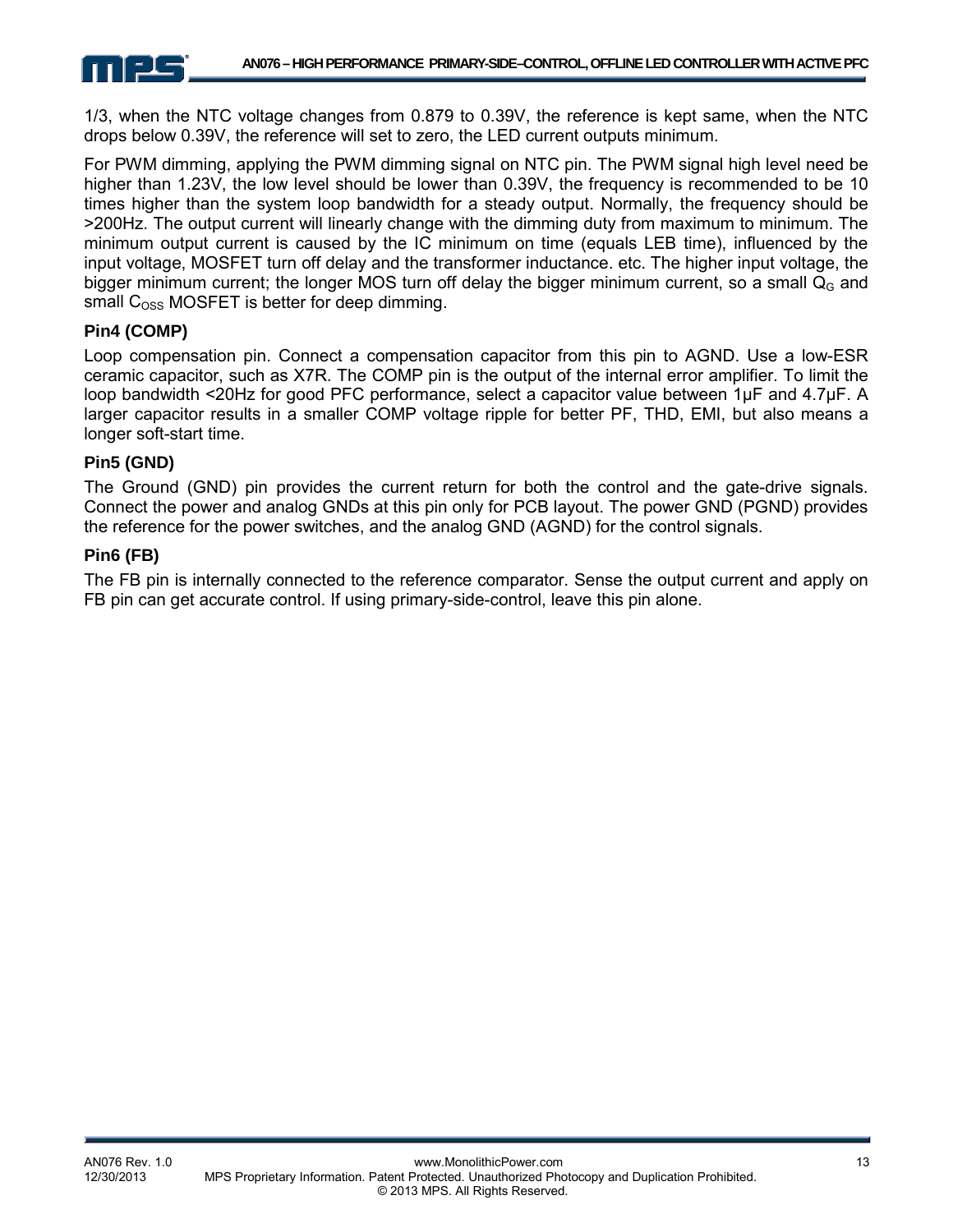

**Pin7 (CS/ZCD)** 





Figure 10 shows the CS/ZCD pin circuitry. The CS/ZCD pin integrates current sensing for real-currentcontrol and current zero-crossing detection for BCM operation. When the MOSFET is turn on, the CS/ZCD senses the primary current signal by the sensing resistor and fed both to the current comparator to determine the MOSFET turn off time and the real-current-control block to do the current regulation. As described on page 6, the output LED mean current calculated approximately as:

$$
I_0 \approx \frac{N \cdot V_{FB}}{2 \cdot R_s}
$$

Where N is the turn ratio of primary winding to secondary winding, VFB is the feedback reference voltage (typically 0.413V), Rs is the sensing resistor connected between the MOSFET source and GND. To avoid premature switching-pulse termination due to the parasitic capacitances discharging when the MOSFET turns on, the MP4027 uses an internal-leading edge blanking (LEB) unit between the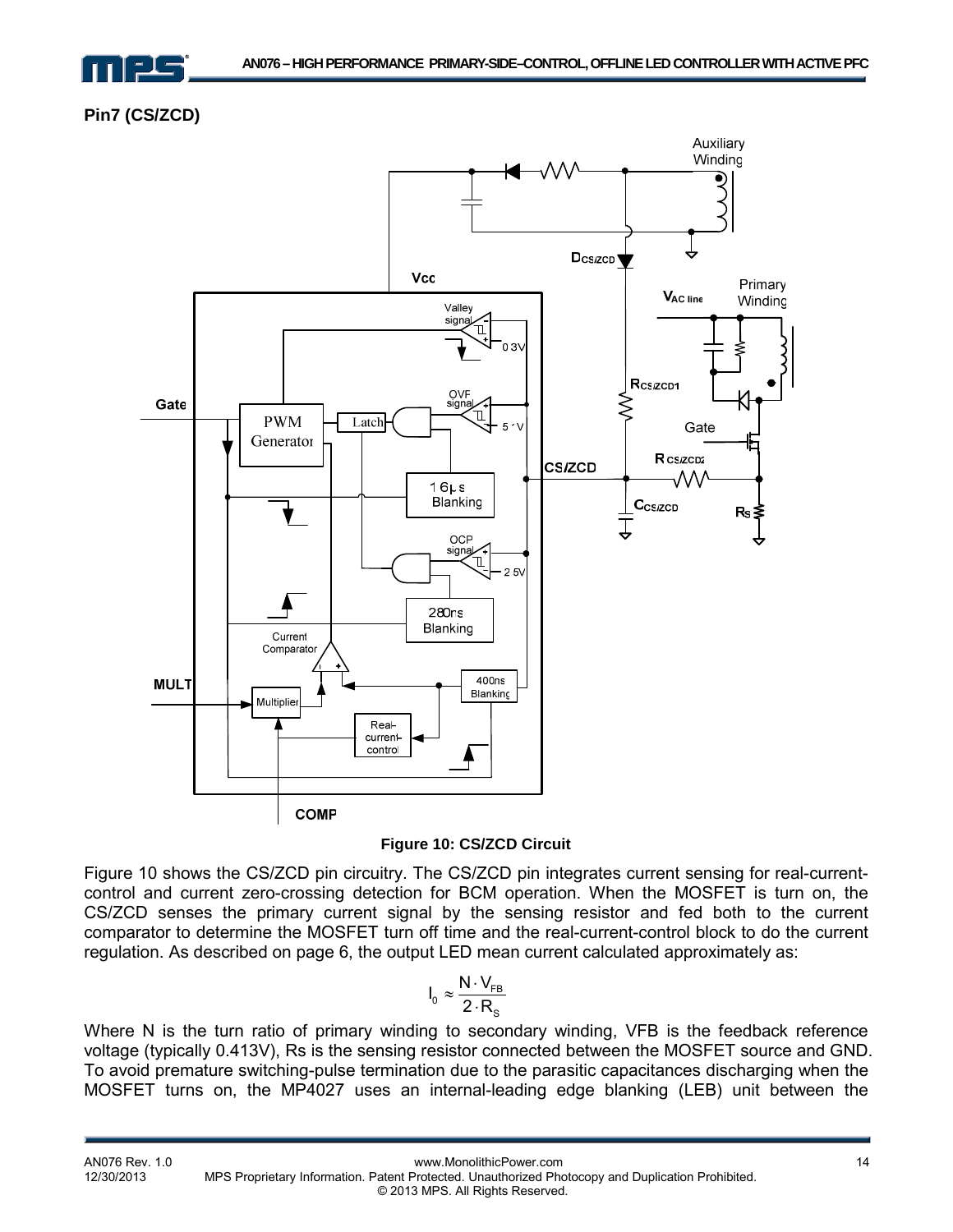

CS/ZCD pin and the current comparator. When the gate is turn off, the auxiliary winding gets positive plateau voltage and reflected in CS/ZCD pin through the resistor divider (Rzcd1, Rzcd2). When the transformer current decreases to zero, the primary-sideleakage inductance, magnetizing inductance, and the parasitic capacitances make the MOSFET drainsource voltage oscillation—this oscillation is also reflected on the auxiliary winding. The internal gate turn-on signal triggers at the secondary time when the CS/ZCD pin voltage falling-edge goes below 0.3V, with a 0.65V hysteresis, see figure 11.



**Figure 11: Gate Turn-on Logic** 

The MP4026 switching frequency varies instantaneously with the input line voltage. To limit the maximum frequency to improve EMI and efficiency performance, the MP4026 employs an internal minimum OFF-time limiter of 5μs.. When the input line voltage crosses the zero point, the primary current is very small and may not turn the secondary diode on, so the CS/ZCD can not generate the turn-on signal for the next duty cycle. To avoid unnecessary IC shutdown, the MP4026 integrates an auto starter that starts timing when the MOSFET turns off. If the ZCD fails to send out another turn-on signal after 190µs, the starter will automatically send out a turn-on signal.

The CS/ZCD pin is also used for output over-voltage protection and primary-side over-current protection.

Output over-voltage protection (OVP) works by detecting the auxiliary-winding voltage's positive plateau, which is proportional to the output voltage. Once the ZCD pin voltage exceeds 5.1V, the OVP signal triggers and latches, the gate driver turns off, and the VCC voltage decreases. When the VCC drops below 9V UVLO, the IC resets and restarts. The following equation estimates the output OVP set point:

$$
V_{\text{OUT\_OVP}} \cdot \frac{N_{\text{AUX}}}{N_{\text{SEC}}} \cdot \frac{R_{\text{CS/ZCD2}}}{R_{\text{CSZCD1}} + R_{\text{CS/ZCD2}}} = 5.1V
$$

Where  $V_{\text{OUT OVP}}$  is the output OVP setting voltage, N<sub>AUX</sub> is the number of transformer auxiliary winding turns, and  $\overline{N}_{SEC}$  is number of secondary winding turns. To avoid OVP mis-triggers caused by switch-off oscillation spikes, the MP4026 integrates an internal  $T_{LEB-OVP}$  blanking time for the OVP detection (see Figure 12).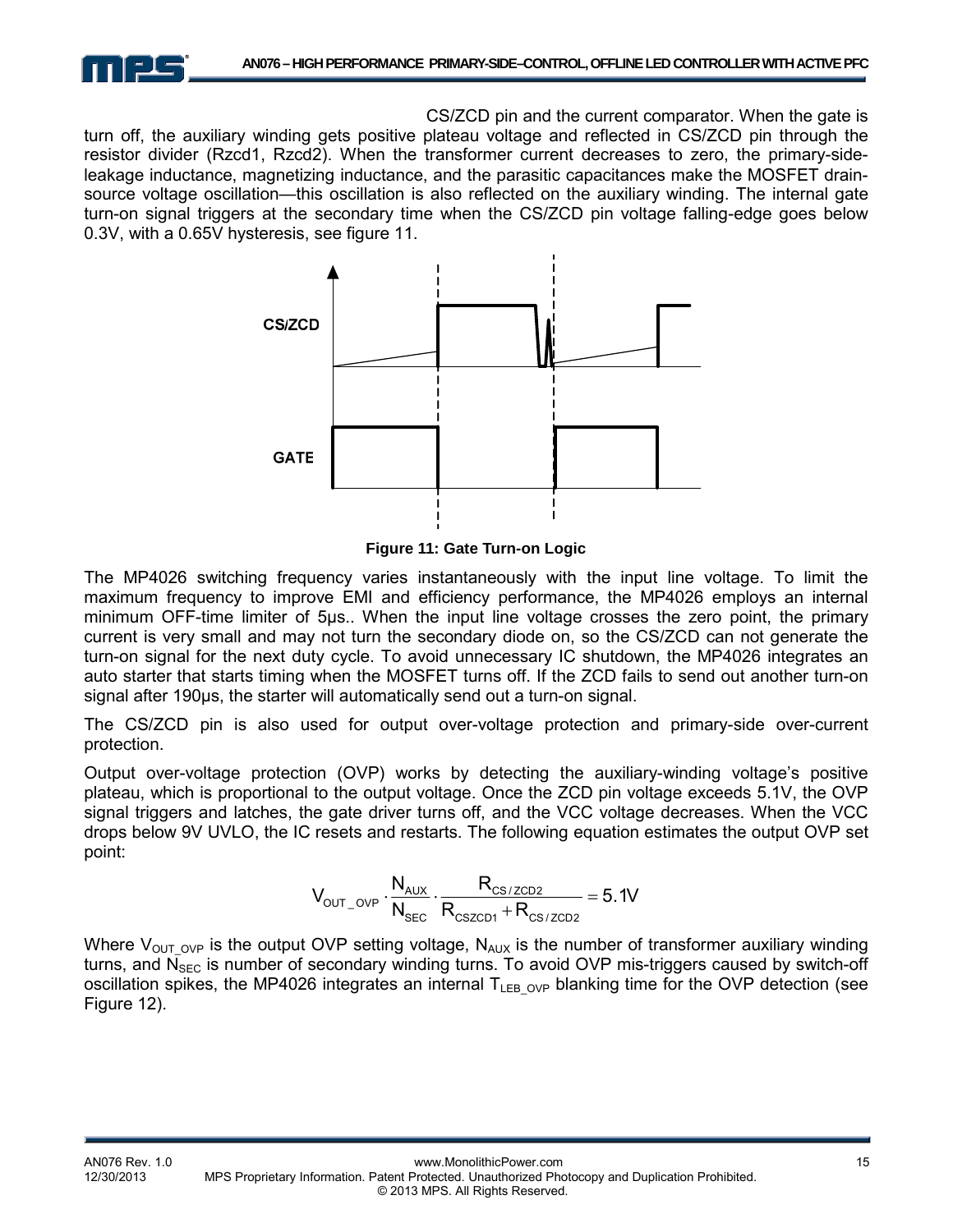



 **Figure 12: ZCD Voltage with Blanking Time** 

Selecting for  $R_{CSZCD1}$  and  $R_{CSZCD2}$  requires taking the RC delay into consideration. In real application, a 10-22pF bypass capacitor  $C_{CS/ZCD}$  is needed from CS/ZCD pin to GND to absorb the high frequency noise to make the current sensing signal more precise. But the  $R_{CS/ZCD2}$  and  $C_{CS/ZCD}$  forms a RC delay for the current sensing signal. Too long delay will also make the current sample signal on CS/ZCD distortion with the real signal and lead un-accurate output current. So the RC delay time need be short enough. Usually, the  $R_{CS/ZCD2}$  should be chosen <3k Ohm.

The primary-side over-current protection is achieved by detecting the CS/ZCD peak voltage at gate turn on. If the CS/ZCD pin voltage rising to 2.5V at gate turn on interval, the primary-side over-current protection signal will be triggered and latched, the gate driver will be turned off and the  $V_{\text{CC}}$  voltage dropped below the UVLO which will make the IC shut down, and the system restarts again. The primary-side over-current protection prevents device damage caused by extremely excessive current, like primary winding short. To avoid mis-trigger by the parasitic capacitances discharging when the MOSFET turns on, a LEB time is needed, this LEB time is relatively smaller than current regulation sensing LEB time, typical 280ns.

#### **Pin8 (GATE)**

Gate drive output for driving external MOSFET. The internal totem pole output stage is able to drive external high power MOSFET with 0.8A source capability and 1A sink capability. The high level voltage of this pin is clamped to 14.5V to avoid excessive gate drive voltage, and the low level voltage is higher than 7V to guarantee enough drive capacity. Connect this pin to the MOSFET gate in series with a driving resistor. A smaller driving resistor provides faster MOSFET switching, reduces switching loss and improve MOSFET thermal performance. However larger driving resistors usually provide better EMI performance. It is a tradeoff. For different applications, the driving resistors should be fine tuned. Typically, the value can be 10Ω~50Ω.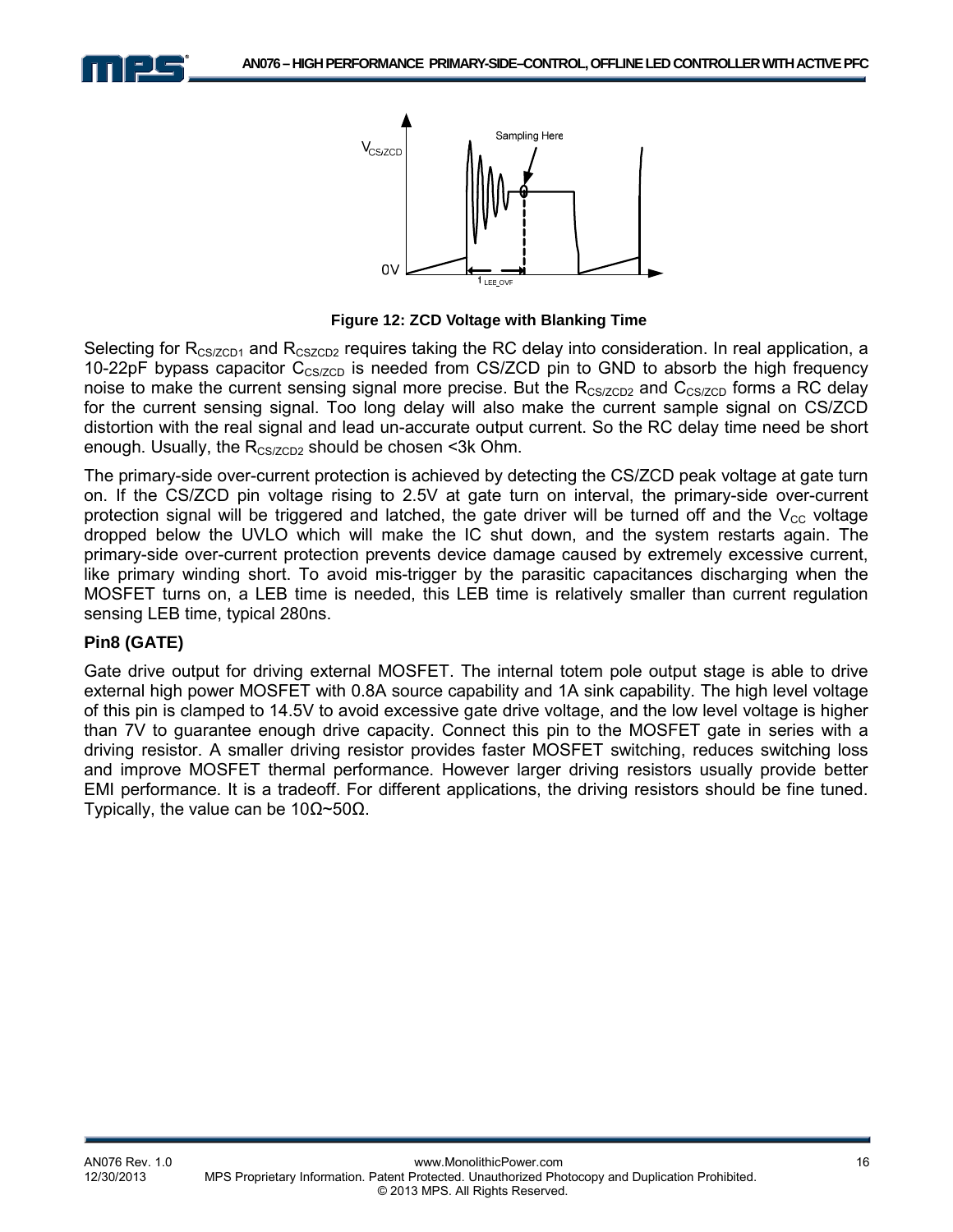

# **4. DESIGN EXAMPLE: 90-265VAC INPUT, 350MA, 20V OUTPUT, HIGH-PERFORMANCE, 7W A19 LED BULB DRIVER WITH MP4027**

# **A. SPECIFICATIONS**

| <b>Parameter</b>               | Symbol          | <b>Condition</b>                         | Min           | <b>Typ</b>                            | <b>Max</b> | <b>Units</b> |
|--------------------------------|-----------------|------------------------------------------|---------------|---------------------------------------|------------|--------------|
| Input Supply Voltage           | V <sub>IN</sub> | 2 Wire                                   | 90            |                                       | 265        | <b>VAC</b>   |
| <b>AC Line Frequency</b>       | <b>TLINE</b>    |                                          |               | 50                                    |            | Hz           |
| Output Voltage                 | $\rm V_{OUT}$   | 6 LEDs in series                         |               | 20                                    |            |              |
| <b>LED Current</b>             | $I_{LED(MAX)}$  | Without connecting<br>dimmer             |               | 350                                   |            | mA           |
| <b>Continuous Output Power</b> | $P_{OUT}$       |                                          |               | 7                                     |            | W            |
| Efficiency                     | η               | Full load, with out<br>connecting dimmer |               |                                       | 86%        |              |
| Power Factor                   |                 |                                          | 0.9           |                                       |            |              |
| Conducted EMI                  |                 |                                          | Meets EN55015 |                                       |            |              |
| <b>Harmonics</b>               |                 |                                          |               | Meets IEC61000-3-2 Class C Limitation |            |              |
| Surge                          |                 |                                          |               | Meets IEC61547 surge requirement      |            |              |

# **B. Schematic**



**Figure 13: Example Application Schematic—7W A19 Driver**

# **C. TURN RATIO (N), PRIMARY MOSFET, AND SECONDARY-RECTIFIER–DIODE VOLTAGE RATING SELECTION**

The following provides a design example given the following conditions:

- $\bullet$   $V_{ac\_min} = 90V$
- $V_{ac\,max}=265V$
- $V_{in\_max} = \sqrt{2} \cdot V_{ac max}$
- $V_{in\_min} = \sqrt{2} \cdot V_{ac-min}$
- $V_{in}(V_{ac}, t) = |\sqrt{2} \cdot V_{ac} \cdot \sin(2 \cdot \pi \cdot f_{line} \cdot t)|$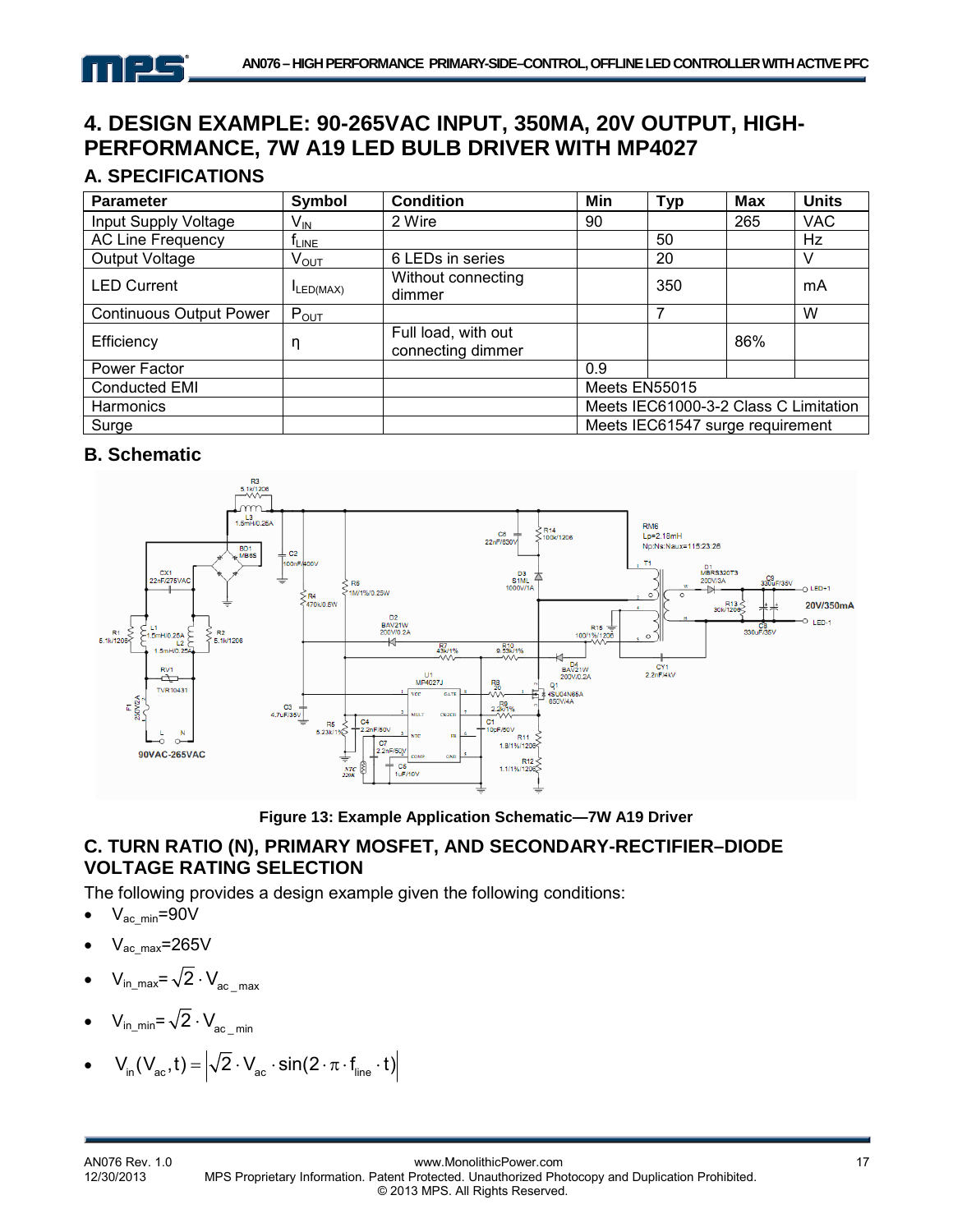

Figrure 14 shows a typical drain-source voltage waveform for the primary MOSFET and the secondary rectifier diode. From the waveform, the maximum primary high side MOSFET Drain-Source voltage rating  $V_{P\text{-MOS max}}$  is

$$
V_{P-MOS\_max} = V_{in\_max} + N \cdot V_o + 150
$$
 (1)

Where 150V is the assumed maximum spike voltage, and is related to the RCD snubber.

The maximum secondary rectifier diode voltage rating,  $V_{DIODE\,max}$ , is

$$
V_{DIODE\_max} = \frac{V_{in\_max}}{N} + V_o + 40
$$
 (2)

Assuming the maximum voltage spike is 40V.



#### **Figure 14: Drain-Source Voltage of the Primary MOSFET and the Secondary Rectifier Diode**

Figure 15 shows the voltage rating curves of the primary MOSFET and secondary rectifier diode versus the turn ratio, N, based on equations (1) and (2). N can be determined by the required MOSFET and rectifier diode voltage ratings.



**Figure 15: Votage Ratings for the Primary MOSFET and the Secondary Rectifier Diode as a function of Turn Ration, N** 

Some applications allow for N to be selected from within a range, which then requires the following considerations:

- A small N means a smaller  $T_{on}/T_{off}$  ratio, as per equation (5), which leads to a poor THD
- A large N leads to a large primary inductance and a physically larger transformer.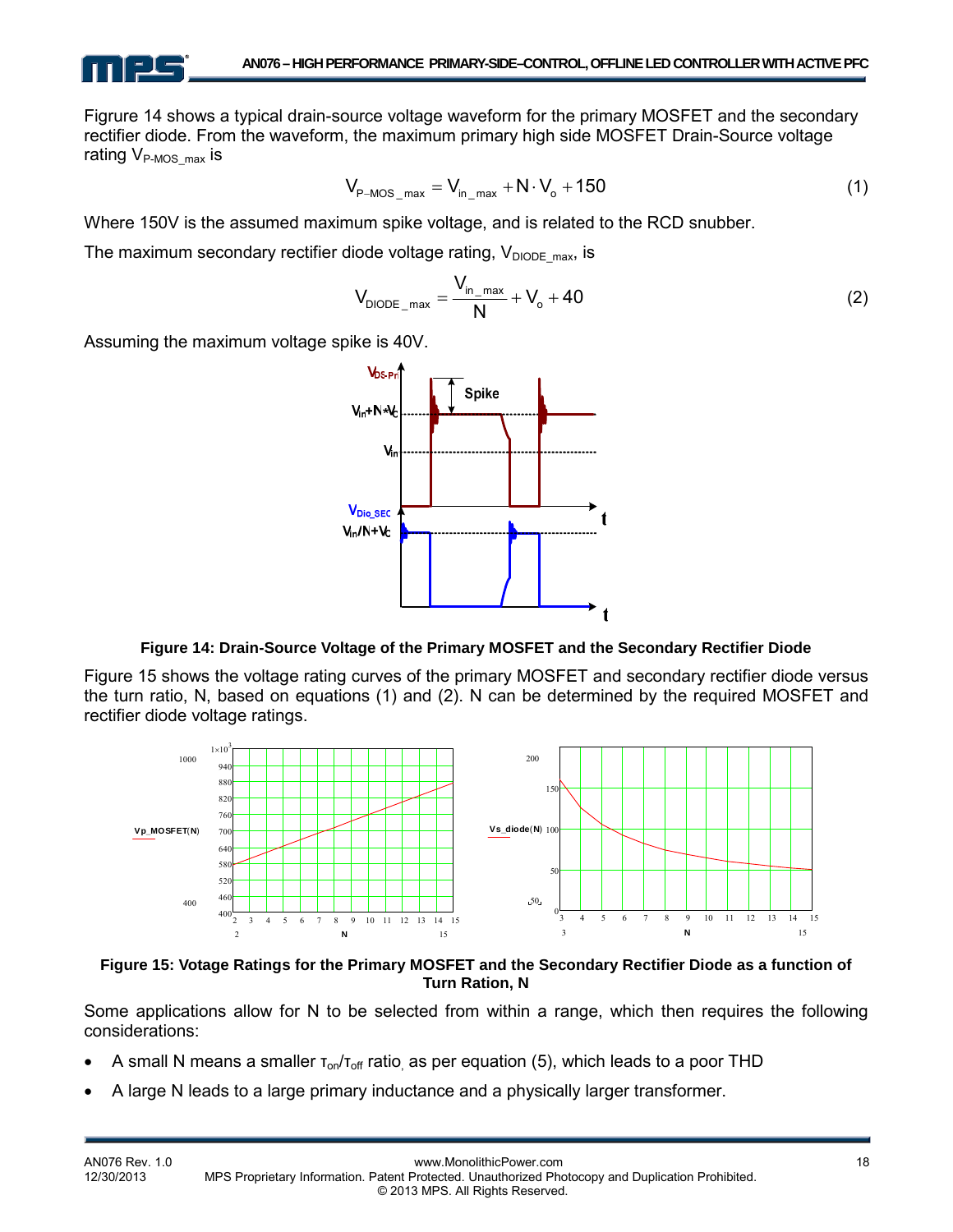Based on the stated conditions, N=5, so 650V or 700V MOSFET and a 150V or 200V Schottky or fastrecovery diode suffices for this particular design example.

# **D. TRANSFORMER DESIGN**

#### **Primary Inductance, L<sub>P</sub>**

It is possible to demonstrate that the MP4027 produces a constant ON-time over each line half-cycle, given:

• 
$$
V_s = R_s \cdot V_{in} \cdot \frac{t_{on}}{L_m}
$$
, and

 $V_{\text{Multiier}} = K_1 \cdot K_2 \cdot V_{\text{in}} \cdot (V_{\text{COMP}} - 1)$ , since

$$
\bullet \qquad V_{CS} = V_{\text{Multiplier}} \,,
$$

• then  $t_{on} = \frac{L_m - L_1 + L_2 + C_{COMP}}{D}$ s  $t_{on} = \frac{L_m \cdot K_1 \cdot K_2 \cdot (V_{COMP} - 1)}{P}$ R  $=\frac{L_m \cdot K_1 \cdot K_2 \cdot (V_{COMP}-1)}{P_{END}}$ 

Where  $L_m$  is the primary inductance,  $R_s$  is the current sensing resistor,  $K_1$  is the multiplier gain,  $K_2$  is the ratio of the MULT pin voltage vs. the line voltage, and  $V_{\text{COMP}}$  can a constant DC value when connected with a large COMP capacitor. The turn-off time varies with the instantaneous line voltage.

$$
t_{on} = \frac{L_p \cdot l_p}{V_{in}(V_{ac}, t)}
$$
(3)

$$
t_{\rm off} = \frac{L_{\rm p} \cdot l_{\rm p}}{N \cdot V_{\rm o}} + 1.5 \cdot 10^{-6}
$$
 (4)

for 
$$
t_{off}(t_{on}, V_{ac}, t) = \frac{V_{in}(V_{ac}, t) \cdot t_{on}}{N \cdot V_{o}} + 1.5 \cdot 10^{-6}
$$
 (5)

Considering the  $\tau_{\text{off}}$  limit within MP4027, the  $\tau_{\text{off}}$  equation should be modified as:

$$
t_{off}(t_{on}, V_{ac}, t) = \begin{vmatrix} V_{in}(V_{ac}, t) \cdot t_{on} \\ N \cdot V_{o} \end{vmatrix} + 1.5 \cdot 10^{-6} \, if \, \frac{V_{in}(V_{ac}, t) \cdot t_{on}}{N \cdot V_{o}} + 1.5 \cdot 10^{-6} > 5 \, \mu s \tag{6}
$$
\n
$$
\text{(6)}
$$

Figure 16 shows that the output LED current equals the average value of the secondary winding current during a half-line cycle. Equation (7) shows that the output current is the sum of the secondary current in each cycle to produce an average value.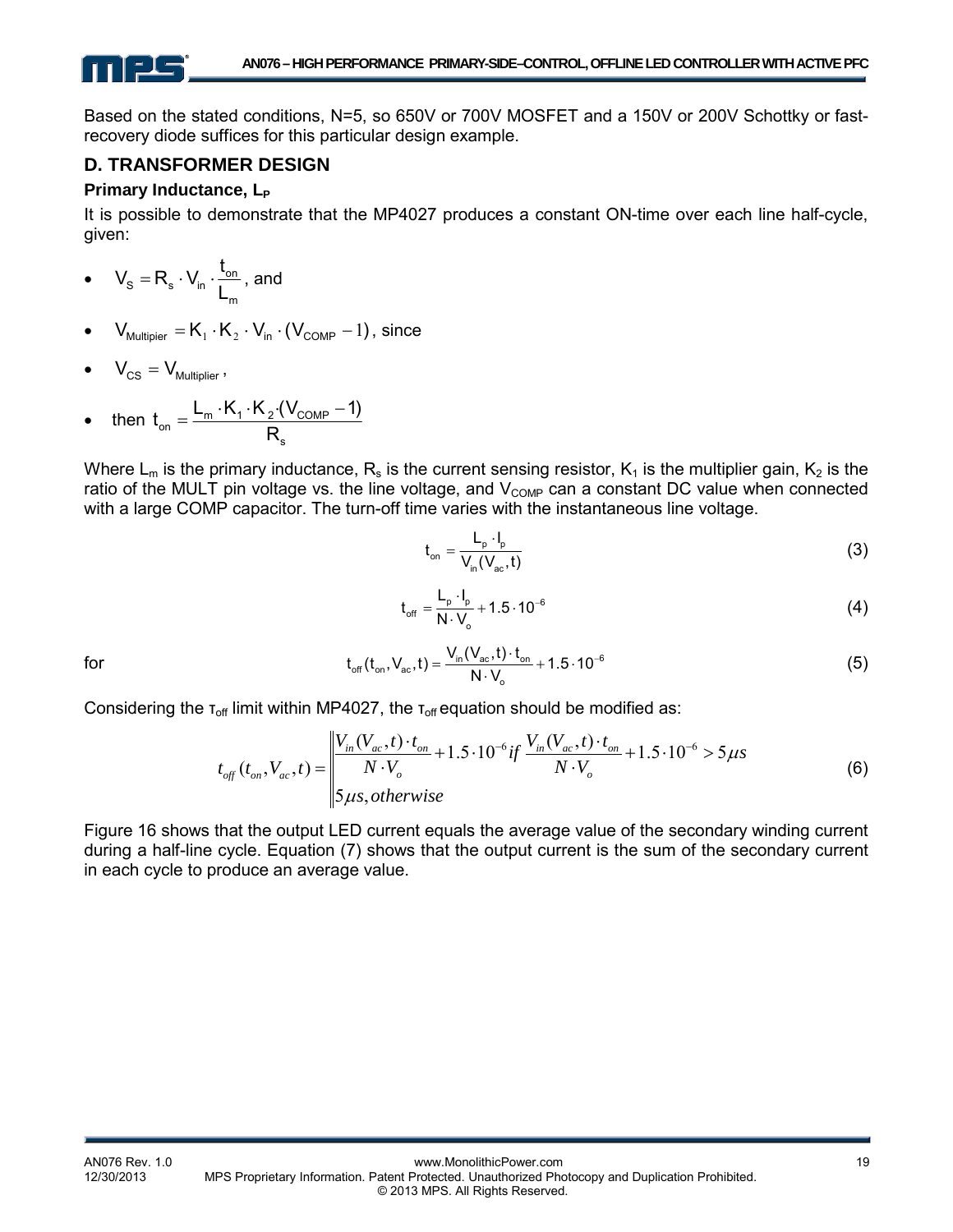



**Figure 16: Secondary-Side Current** 

Usually, the system will define a minimum frequency  $f_{s\_min}$ , the minimum frequency will occur at  $V_{in} = \sqrt{2} \cdot V_{ac,min} \cdot \sin(\frac{\pi}{2})$ . The selection of minimum frequency need take the following considerations:

- A low frequency is good for EMI and load/line regulation, but it will lead a larger transformer
- A high frequency can reduce the transformer size, but cause bad EMI performance.

It is recommended the minimum switching frequency is set from 45k Hz to 50k Hz in a universal input application, here set  $f_{s\_min}$ =47k Hz.

$$
I_o(0, 0.01, t_{on\_90V}, 90, L_p) = 0.35A
$$
 (8)

$$
f_{s_{min}} = \frac{1}{t_{on\_90V} + t_{off}(t_{on\_90V}, 90, 0.005)} = 47k Hz
$$
 (9)

Combining (8) and (9) gets  $L_P=2.18$  mH,  $t_{on-90V}=9.1$  us.

The maximum primary-peak current is:

$$
I_{\text{pk\_max}} = t_{\text{on\_90V}} \cdot \frac{V_{\text{in}}(90, 0.005)}{L_{\text{p}}} = 0.521A
$$
 (10)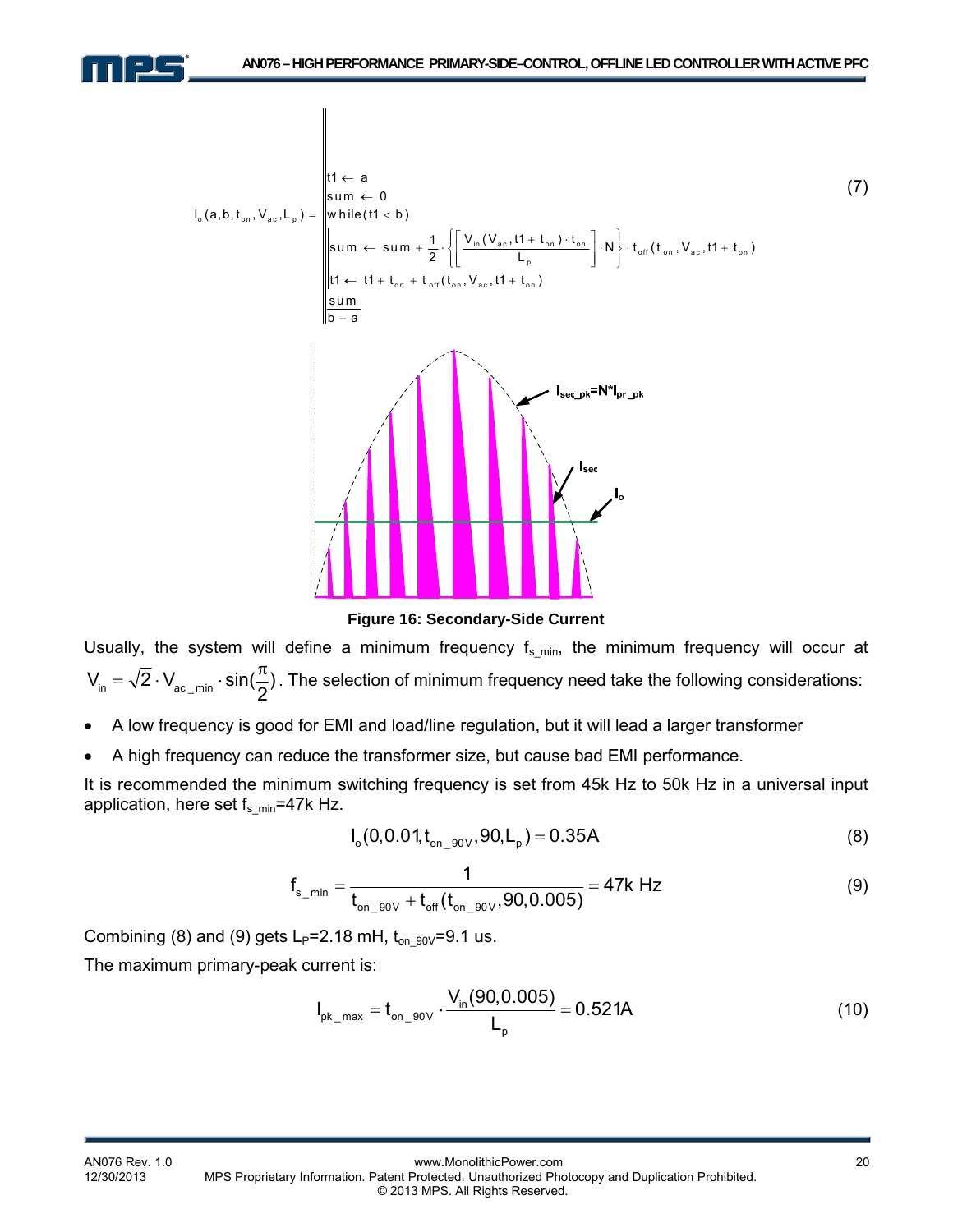

#### **The Primary-Winding RMS Current:**

 $\parallel$ 

$$
I_{\text{pri\_rms}}(a,b,t_{\text{on}},V_{\text{ac}},L_{\text{p}}) = \begin{bmatrix} t1 \leftarrow a & & & & & & (11) \\ \text{sum} \leftarrow 0 & & & & & \\ \text{while}(t1 < b) & & & & \\ \text{sum} \leftarrow \text{sum} + \left\{ \frac{1}{t_{\text{on}} + t_{\text{off}}(t_{\text{on}},V_{\text{ac}},t1+t_{\text{on}})} \int_{0}^{t_{\text{on}}} (\frac{V_{\text{in}}(V_{\text{ac}},t1+t_{\text{on}}) \cdot t}{L_{\text{p}}})^{2} \cdot dt \right\} \\ \text{sum} + t_{\text{off}}(t_{\text{on}},V_{\text{ac}},t1+t_{\text{on}})] & & & & & \\ \text{int} \leftarrow t1 + t_{\text{on}} + t_{\text{off}}(t_{\text{on}},V_{\text{ac}},t1+t_{\text{on}}) & & & & \\ \text{sum} & & & & \\ \sqrt{\frac{\text{sum}}{b-a}} & & & & \end{bmatrix}.
$$

The maximum primary RMS current is then:

$$
I_{\text{pri\_rms\_max}} = I_{\text{pri\_rms}}(0, 0.01, t_{\text{on\_90V}}, 90, 2.18 \cdot 10^{-3}) = 0.15 \text{ A}
$$
 (12)

**The secondary winding RMS current:** 

 (13) t1 a ← sum 0 ← I (a,b,t ,V ,L ) while(t1 b) = < sec\_rms on ac p 4 22 t (t ,V ,t1 t ) o p in ac on on <sup>2</sup> NV L V (V ,t1 t ) t sum sum ( t) dt t t (t ,V ,t1 t ) N V <sup>⎧</sup> <sup>⋅</sup> + ⋅ <sup>⎫</sup> <sup>⎪</sup> <sup>⎪</sup> ← + −⋅ ⋅ <sup>⎨</sup> <sup>⎬</sup> ++ ⋅ ⎩ ⎭ <sup>⎪</sup> <sup>⎪</sup> + ∫ off on ac on <sup>0</sup> on off on ac on o t t (t ,V ,t1 t ) + + [ ] on off on ac on ←+ + + t1 t1 t t (t ,V ,t1 on t ) on off on ac sum b a −

The maximum secondary winding RMS current is:

$$
I_{\text{sec\_rms\_max}} = I_{\text{sec\_rms}}(0, 0.01, t_{\text{on\_90V}}, 90, 2.18 \cdot 10^{-3}) = 0.667 \text{ A}
$$
 (14)

#### **The Transformer Core Selection**

Select the transformer core based on output power for the entire operating frequency. Ferrite is common in flyback transformers. The core area product  $(A_E \cdot A_W)$ —which is the core magnetic crosssection area multiplied by the available window area for winding—typically provides an initial core-size estimate for a given application. The following provides a rough estimate of the required area product: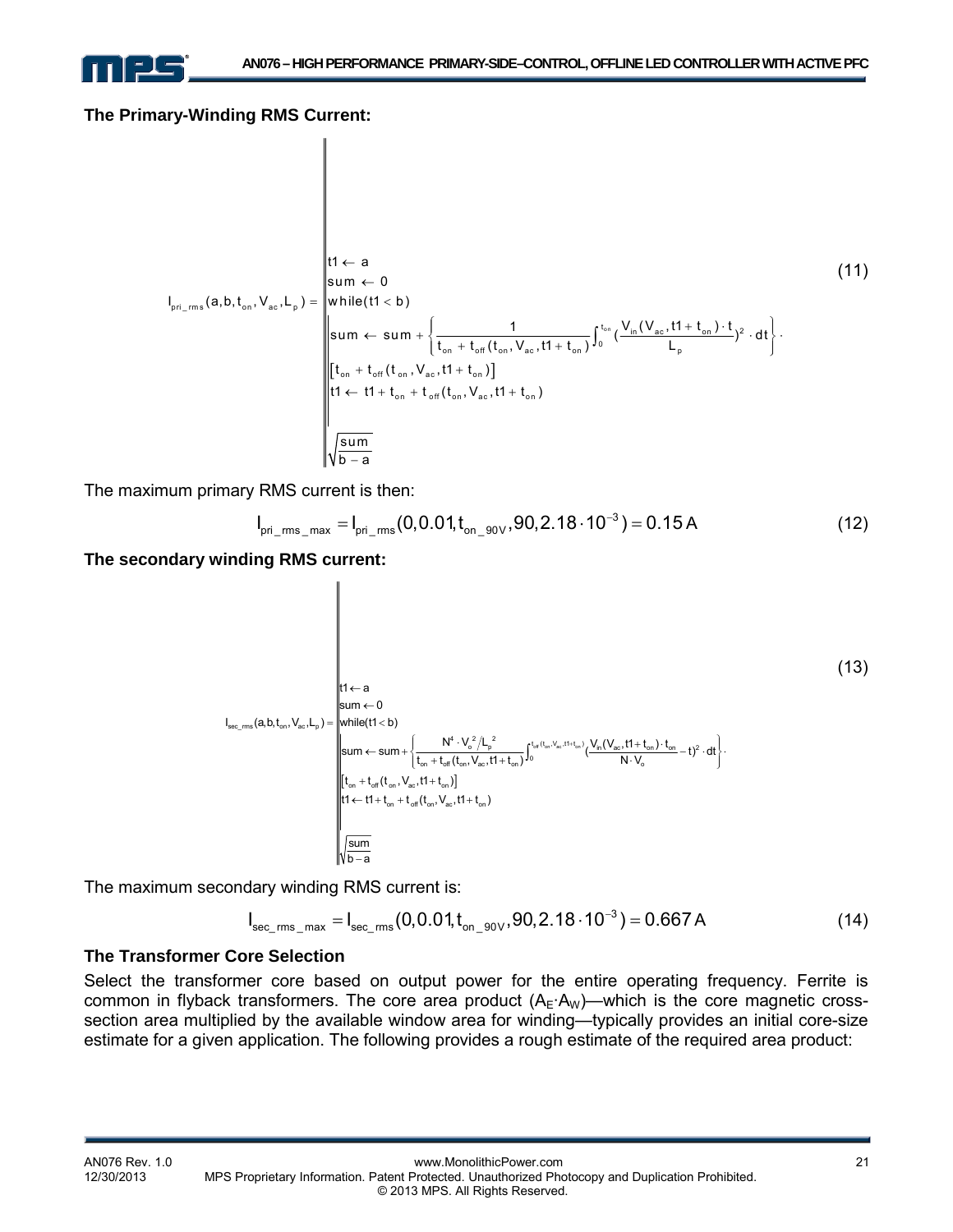

$$
A_{E} \cdot A_{W} = \left(\frac{L_{p} \cdot I_{p_{k\_max}} \cdot I_{rms\_max}}{B_{max} \cdot K_{u} \cdot K_{j}}\right) cm^{4}
$$
\n(15)

Where:

- $K<sub>u</sub>$  is winding factor which is usually 0.2 to 0.3 for an off-line transformer,
- K<sub>i</sub> is the current-density coefficient (typically 0.06 A/m<sup>2</sup> for ferrite core),
- $I_{PK,max}$  and  $I_{rms,max}$  are the maximum peak current and RMS current of the primary inductor, and
- $B_{\text{max}}$  is the maximum-allowed flux density under normal operation—which is usually preset to the saturation flux density of the core material (0.3T to 0.4T).

So the estimated minimum core area product is  $0.026$  cm<sup>4</sup>.

Refer to the manufacture's datasheet to select an appropriate core with sufficient margins. The more margins means transformer can use less winding turns and wider wires which can get higher efficiency. But also, the core shape should best meet the layout dimensions and cost consideration. For this case, choosing an RM6 core provides enough core area with relatively small size.

- $A_E = 0.36$  cm<sup>2</sup>,  $A_W = 0.26$  cm<sup>2</sup>,  $A_E \times A_W = 0.095$  cm<sup>4.</sup>
- The core magnetic path length:  $I_c=2.86$  cm
- The relative permeability of the core material:  $\mu_{\nu} = 2400$

#### **Primary and Secondary Winding Turns**

The transformer's primary size requires a minimum number of turns to avoid saturating a given core size. The normal saturation specification is E-t, or the volt-second rating. The E-t rating is the maximum voltage, E, applied over t seconds (The E-t rating is identical to the product of inductance, L, and the peak current). Equation (16) estimates the minimum value of  $N_P$  to avoid the core saturation:

$$
N_{P} = \frac{L_{p} \cdot I_{pk\_max}}{B_{max} \cdot A_{E}} \times 10^{4}
$$
 (16)

Where:

 $L_p$  = the primary inductance of the transformer (H)

 $B_{\text{max}}$ = the maximum allowable flux density (T)

 $A_{E}$ = the effective cross sectional core area (cm<sup>2</sup>)

 $I_{\text{ok max}}$ = the maximum primary peak current (A)

Select  $B_{\text{max}}$  to be smaller than the saturation flux density,  $B_{\text{sat}}$ .  $B_{\text{max}}$  selection also requires taking the transformer's high-temperature characteristics into account because  $B_{sat}$  decreases as the temperature increases.  $B_{\text{max}}$  also influences the transformer's audible noise: a small  $B_{\text{max}}$  can reduce audible noise given a narrow window area. For PC40 material, the  $B_{max}$  is set to 0.27 to get  $N_P$ =115.

The number secondary windings is a function of the turn ratio, N, and primary turn count,  $N_P$ :

$$
N_s = \frac{N_p}{N} = 23\tag{17}
$$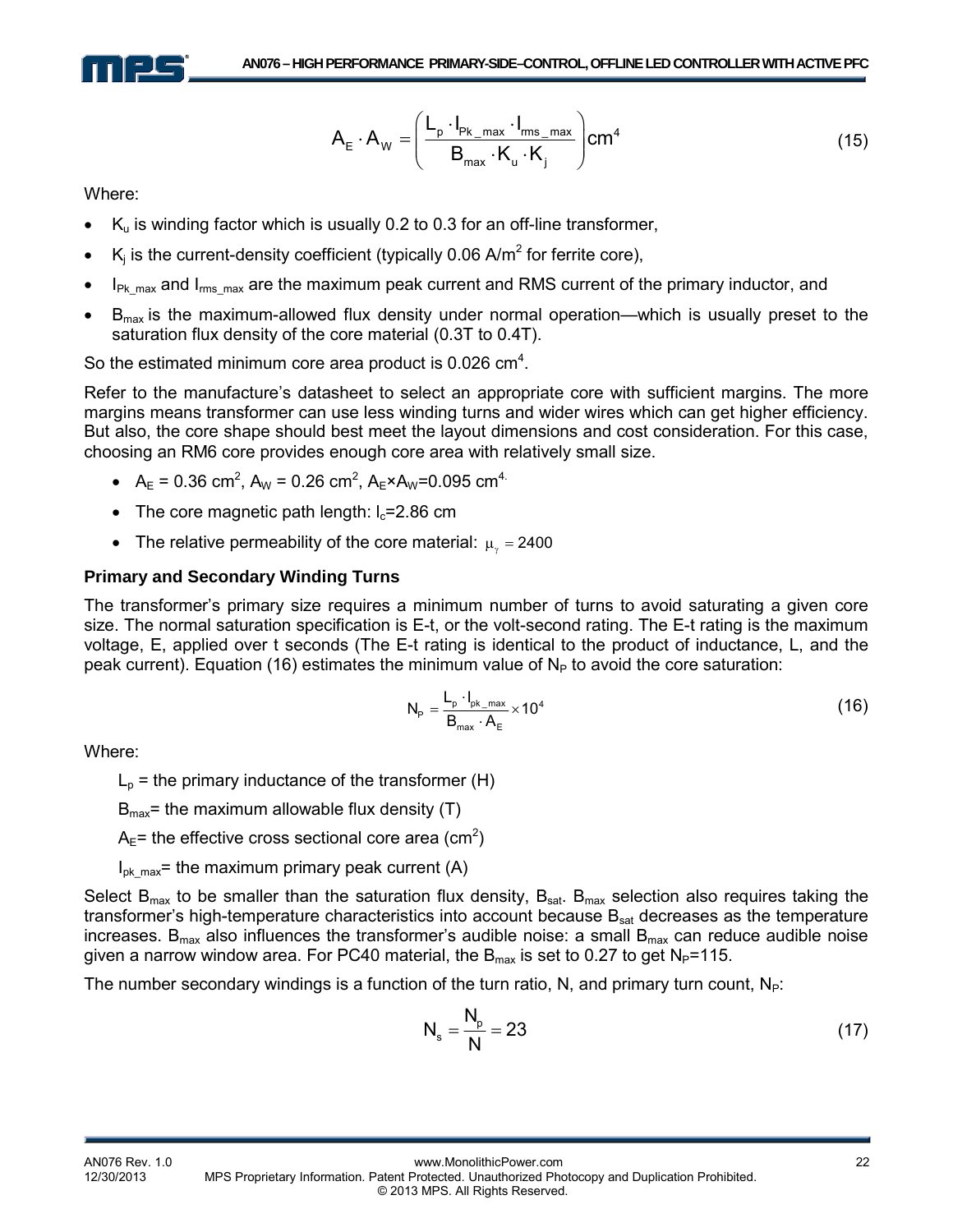

#### **Wire Size**

Once the number of windings have been determined, select the wire size to minimize the winding conduction loss and the leakage inductance. The winding loss depends on the RMS current value, and the wire length and cross section.

Determine the wire size from the winding's RMS current:

$$
S_{\text{pri}} = \frac{I_{\text{pri\_rms\_max}}}{J} = 2.5 \cdot 10^{-2} \, (\text{mm}^2)
$$
 (18)

$$
S_{\rm sec} = \frac{I_{\rm sec\_rms\_max}}{J} = 1.10^{-1} (mm^2)
$$
 (19)

Where J is the current density of the wire, which is typically 6A/mm<sup>2</sup>.

Due to the skin effect and proximity effect of the conductor, select a wire diameter less than 2×Δd (where Δd is the skin-effect depth):

$$
\Delta d = \sqrt{\frac{1}{\pi \cdot f_{s_{\text{min}}} \cdot \mu \cdot \sigma}} = 0.35 \text{(mm)}
$$
 (20)

Where μ is the conductor's magnetic permeability, which is usually equal to the permeability of a vacuum for most conductors (i.e.  $4\pi \times 10^{-7}$  H/m). σ is the wire's conductivity (typically 6×10<sup>7</sup> S/m at 0° for copper, which increases with temperature).

If the requires wire diameter exceeds 2×Δd, use multiple strands of thinner wire or Litz wire to minimize the AC resistance. Select enough strands such that the effective cross sectional area meets the current density requirement.

In offline isolated applications, the whole system needs to pass the Hipot test, which requires taking the primary to secondary isolation distance into consideration. Small power systems typically use tripleinsulated wire (TIW) as the secondary winding wire to enhance the isolation distance. Using TIW negates the need for a retaining wall and conserves the transformer window area.

This case uses 0.18mm×1 wire for the primary winding, 0.33mm×1 T.I.W for the secondary winding, so the wire area for the primary winding is  $S_1 = 2.54 \times 10^{-2}$  mm<sup>2</sup>, and for the secondary winding it is  $S_2 = 0.86 \times 10^{-1}$  mm<sup>2</sup>.

#### **Auxiliary Winding Wire Size**

The auxiliary winding's current requirement is relatively small because it primarily provides power to VCC and detects the current zero crossing for boundary-mode operation. The auxiliary winding's output DC voltage is proportion to the output LED voltage with a turn ratio of  $N_{\text{aux}}/N_s$ . Higher VCC voltage can help faster start up, but need considerate the VCC pin maximum voltage. Most applications, the VCC is recommended to set as high as  $22V-23V$ . Given an LED output voltage of  $20V$ , select N<sub>aux</sub> as  $N_{\text{aux}}$ =23/20×N<sub>s</sub>, so  $N_{\text{aux}}$ =26 for a 0.15mm wire.. If some cases need a higher VCC voltage to meet the start up time, connect a 27V Zener diode from VCC to GND to protect VCC pin from excessive voltage damage.

#### **Window-Area Fill-Factor Calculation**

After selecting appropriate wire sizes, check whether the core window area can accommodate the windings. Calculate each winding's required window area, respectively, then add the areas together be sure to take the interwinding insulation and spaces into consideration. The fill factor—the winding area relative to the whole core window area—should be well below 1 due to these interwinding insulation and spaces between turns. Select a fill factor no greater than 20%.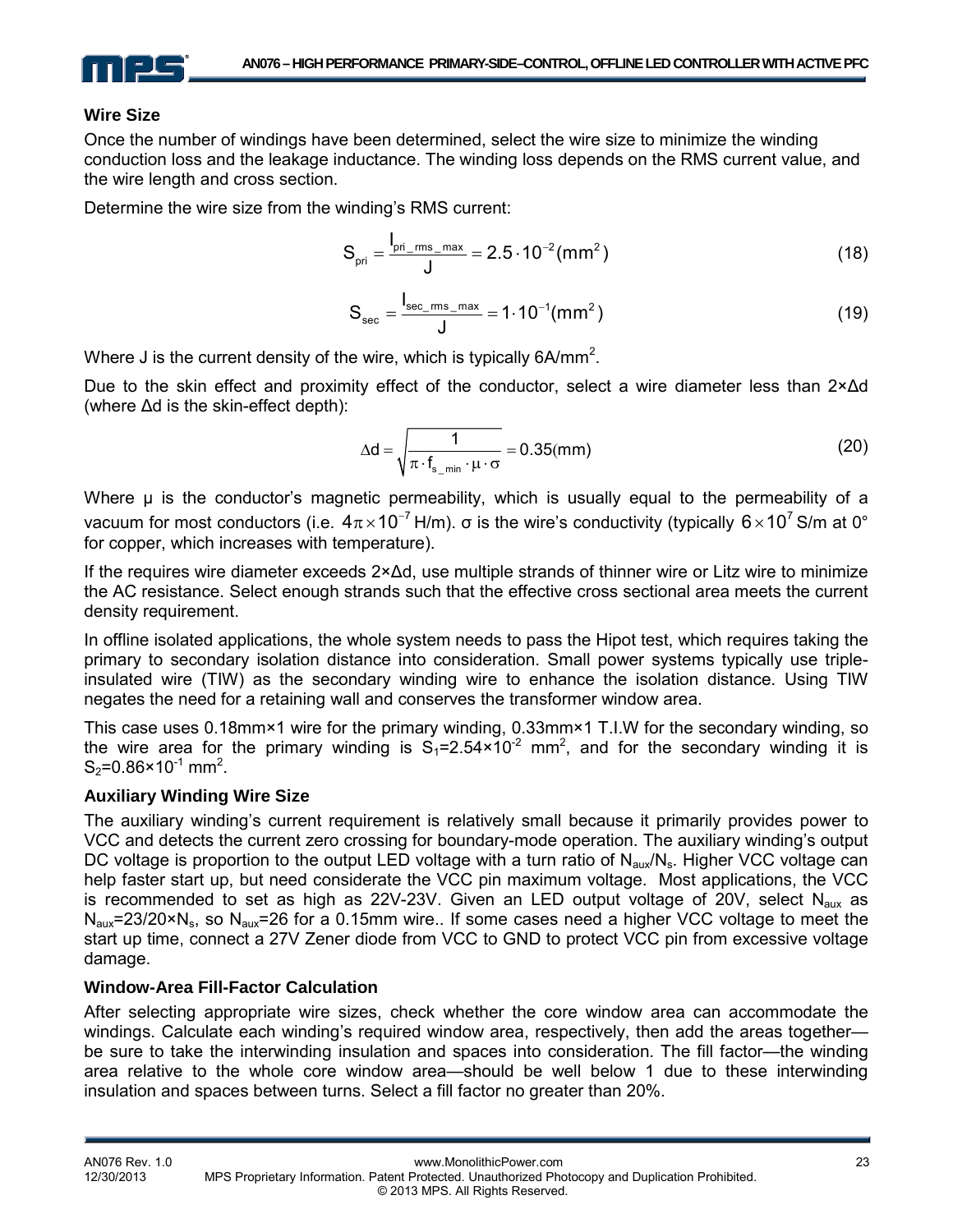

$$
\frac{N_p \cdot S_1 + N_s \cdot S_2 + N_{aux} \cdot S_3}{A_{W_R N M6}} = 0.206
$$
 (21)

If the required window area exceeds the selected one, reduce either the wire size or use a larger core. However, reducing the wire size increases the transformer copper loss.

#### **Air Gap**

With a selected core and winding turns, the core air gap is approximately:

$$
G = \mu_0 \cdot A_E \cdot \frac{N_P^2}{L_p} - \frac{I_c}{\mu_r} = 0.4 \text{ (mm)}
$$
 (22)

Where  $A_E$  is the cross sectional area of the selected core,  $\mu_0$  is the permeability of vacuum which equals 4 $\pi$  × 10<sup>−7</sup> H/m., L<sub>p</sub> and N<sub>P</sub> is the primary winding inductance and turns respectively, I<sub>c</sub> is the core magnetic path length and  $\mu$  is the relative magnetic permeability of the core material.

#### **Instructions for Transformer Manufacturing**

The coupling between the transformer primary side and the secondary side must be as tight as possible to minimize leakage inductance. This can be accomplished by interleaving the primary and secondary windings during transformer manufacture, as shown in Figure 17. Start with one half primary winding connected to the drain of the MOSFET first, followed by the auxiliary winding, and then the secondary winding, and last is the other half primary winding. This structure also can help keep the secondary winding far away from the drain dot to reduce parasitic capacitance to improve the CM EMI. To meet the safety requirements, separate the transformer's primary side and secondary side and keep a safe creepage distance of at least 6mm. Do not directly connect the auxiliary winding pin (AUX+) and the two secondary winding pins (W and B) to the transformer pins. Instead, use jumpers and connect externally, as per Figure18. To further improve EMI, especially for the CM EMI, a 0.025mm\*6mm cooper is adhered to the core's periphery and connected to the primary GND (The E shown in Figure 18).



**Figure 17: Transformer Winding Diagram**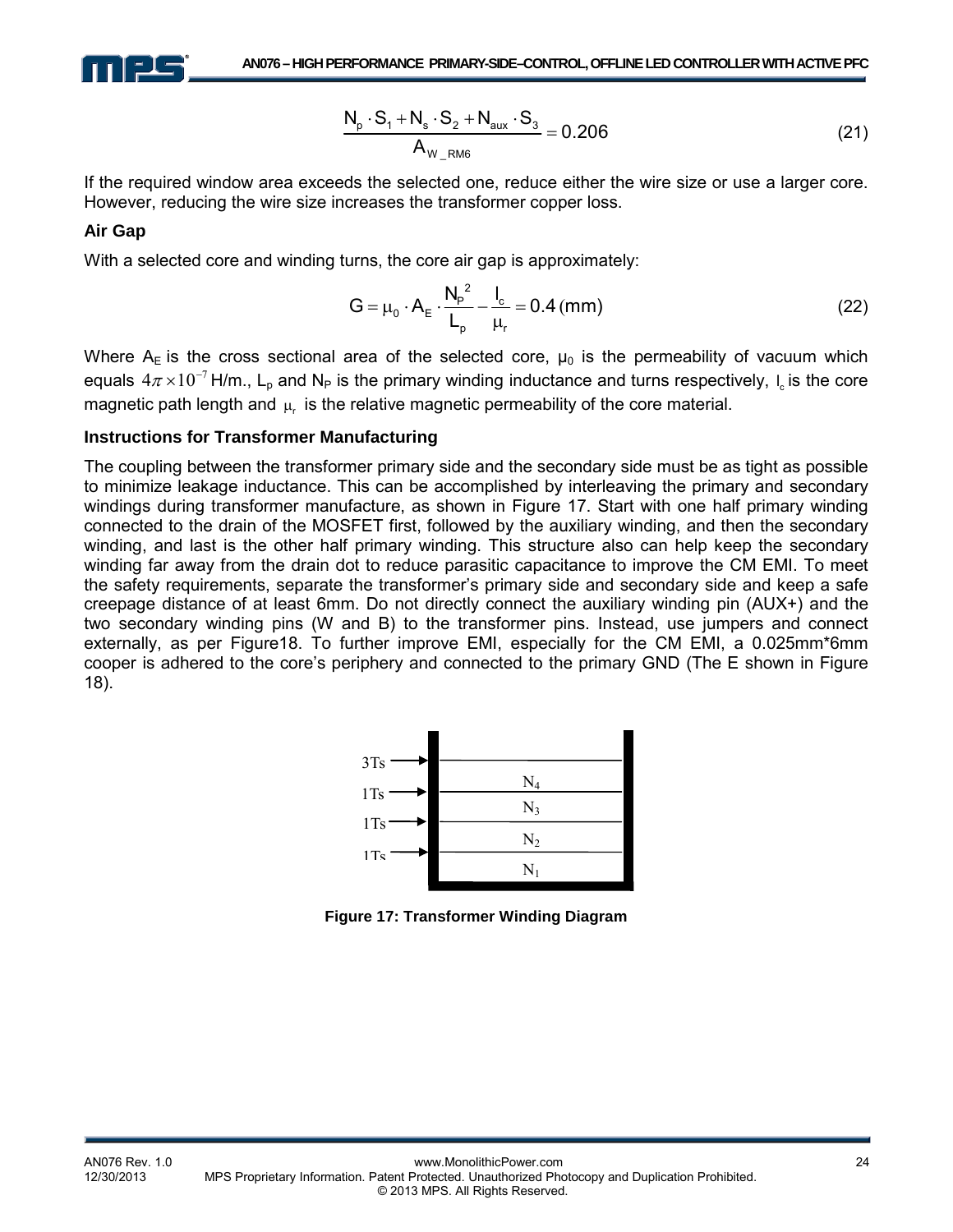



**Figure 18: Transformer Pin Out and the Connection Diagram**

# **E. INPUT EMI FILTER (L1, L2, L3, CX1, CY1, C2)**

The input EMI filter is comprised of L1, L2, L3, CX1, with the Y-class capacitor, CY1, and input film capacitor, C2. The EMI filter has two stages with –80dB attenuation for the DM noise. Soldering the L2 and L3 inductors to the L and N lines, respective, also acts as a CM noise filter. Select component values to pass EMI test standards, as well as to account for the power factor. The input capacitance plays the primary role for the power factor, a small input capacitance increase the power factor.

# **F. INPUT BRIDGE (BD1)**

The input bridge can use standard, slow-recovery, low-cost diodes. When selecting diodes, take into account these three items: the maximum input RMS current; the maximum input-line voltage; and thermal performance. The maximum input-line voltage occurs during surge conditions, where the surge voltage across the line may exceed 600V. This example uses MB6S as the BD, with a 600V, 0.5A rating.

# **G. INPUT CAPACITOR (C2)**

The input capacitor, C2, mainly provides the transformer's switching frequency magnetizing current. The maximum current occurs at the peak of the input voltage. Limit the capacitor's maximum highfrequency voltage ripple to 10%, or the voltage ripple can cause the primary peak current to spike and worsen both the power loss and the EMI performance.

$$
C2 > \frac{I_{\text{pk\_max}} - \sqrt{2}I_{\text{pri\_rms\_max}}}{2 \cdot \pi \cdot f_{\text{s\_min}} \cdot \sqrt{2} \cdot V_{\text{ac\_min}} \cdot 0.1} = 82nF
$$
\n(23)

Input capacitor selection also requires taking into account the EMI filter, the power factor. A large capacitor improves EMI, but limits the power factor. This case uses a 100nF, 400V, CBB capacitor.

#### **H. OUTPUT CAPACITOR (C8, C9)**

The output voltage ripple has two components: the switching-frequency ripple associated with the flyback converter, and the low-frequency ripple associated with the input-line voltage (100Hz). Selecting the output bulk capacitor depends on the output current, the output voltage, the desired voltage ripple, and the LED current ripple. This case has a load of 6 LEDs in series, a 350mA output current, and a current ripple set within 60%. Since the LED impedance is not resistive, the output voltage ripple refers to the LED V-I characteristics as provided by the LED manufacturer to design the output voltage ripple within 3%.

The maximum RMS current of the output capacitor is: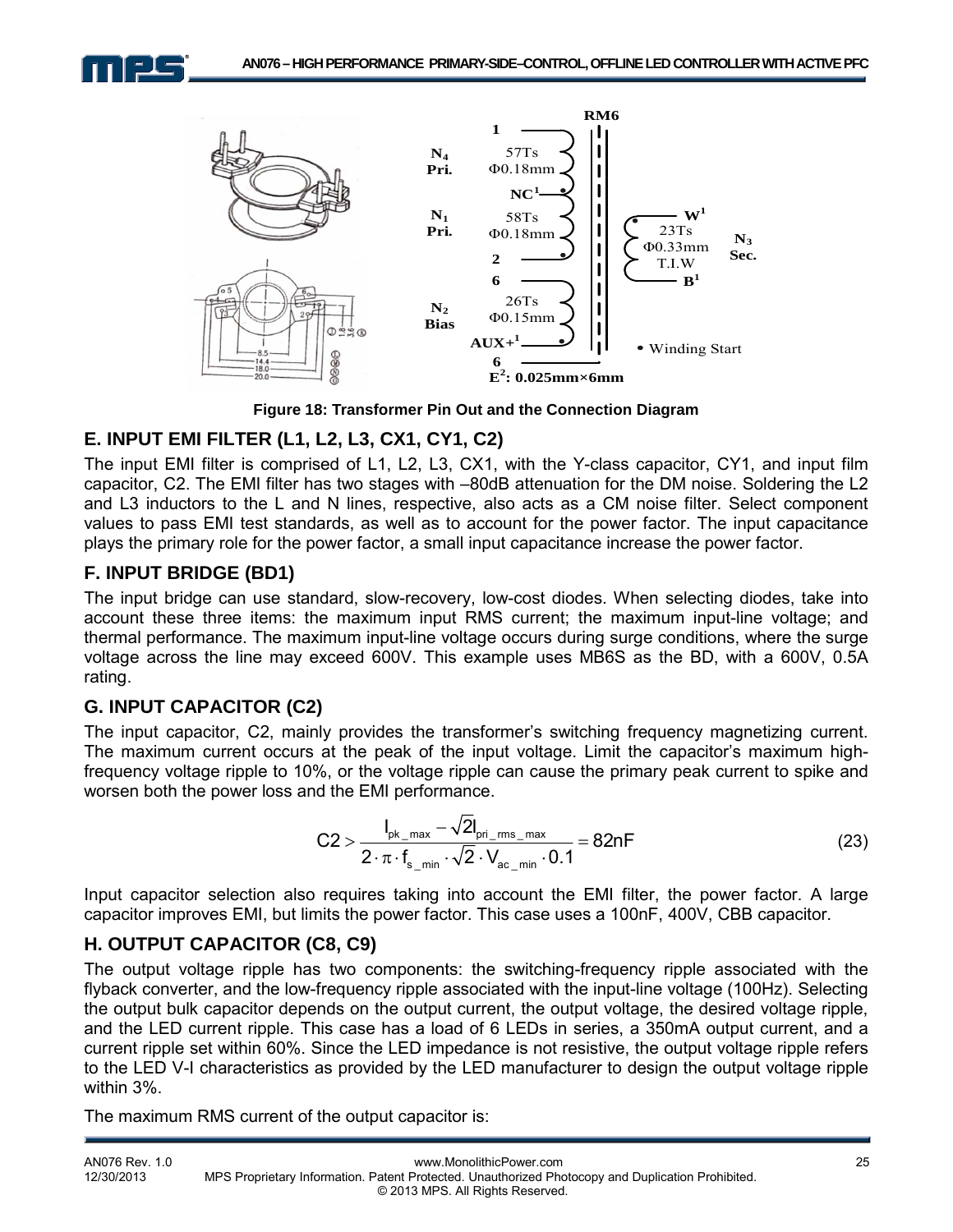

$$
I_{\text{out\_cap\_ms\_max}} = \sqrt{I_{\text{sec\_rms\_max}}^2 - I_{o\_rms}^2}
$$
 (24)

Where  $I_o$ <sub>rms</sub> is the output RMS current and  $I_{\text{sec rms max}}$  is the maximum secondary RMS current from equation (14). Design the maximum RMS current to be smaller than the capacitor's RMS current specification.

The maximum switching voltage ripple occurs at the peak of the minimum-rated input line voltage, and the ripple (peak-to-peak) can be estimated by:

$$
\Delta V_{o\_switching} = \frac{I_{o\_max} \cdot t_{off}(t_{on\_90\vee}, 90, 0.005)}{C_{out}} + (I_{sec\_pk\_max} - I_{o\_max}) \cdot R_{ESR}
$$
(25)

Where  $I_{o,max}$  is the maximum instantaneous output LED current with a mean value of 350mA plus a 30% peak ripple;  $t_{\text{off}}(t_{\text{on\_90V}}, 90, 0.005)$  is the turn-off time at the peak of the minimum-rated input line,  $R_{ESR}$  is the ESR of output capacitor (typically 0.03 $\Omega$  per capacitor), and  $I_{secp}$ <sub>M</sub> max is the maximum peak current of the secondary winding.

Estimate the maximum low-frequency ripple (2x the line frequency, 100Hz) from the capacitor impedance and the peak capacitor current  $(I_{o,max})$ .

$$
\Delta V_{o\_line} = I_{o\_max} \sqrt{\frac{1}{\left(2\pi \cdot 2f_{line} \cdot C_{out}\right)^{2}} + R_{ESR}^{2}}
$$
(26)

Based on this equation, the 100Hz low-frequency ripper dominates the output voltage ripple. Set  $\Delta V_{\text{o}}$  line = 0.7V for C<sub>out</sub>=600µF. Selecting two 330µF/35V bulk capacitors in parallel minimizes the ESR and distributes the capacitor RMS current value. Add a 30kΩ pre-load resistor to discharge the output voltage under open-load conditions.

#### **I. RCD Snubber (R14, C6, D3)**

The peak voltage across the MOSFET at turn-off includes the instantaneous input line voltage, the voltage reflected from the secondary side, and the voltage spike due to leakage inductance. The RCD snubber (shown in Figure 19) protects the MOSFET from over-voltage damage by absorbing the leakage inductance energy and clamping the drain voltage. The values of C1 and R2 depend on the leakage inductance energy dissipated by the RC network during each cycle. Figure 20 shows the primary MOSFET drain-source voltage ripple and the snubber capacitor at point A during the turn-off interval.



**Figure 19: Primary-Side RCD Snubber**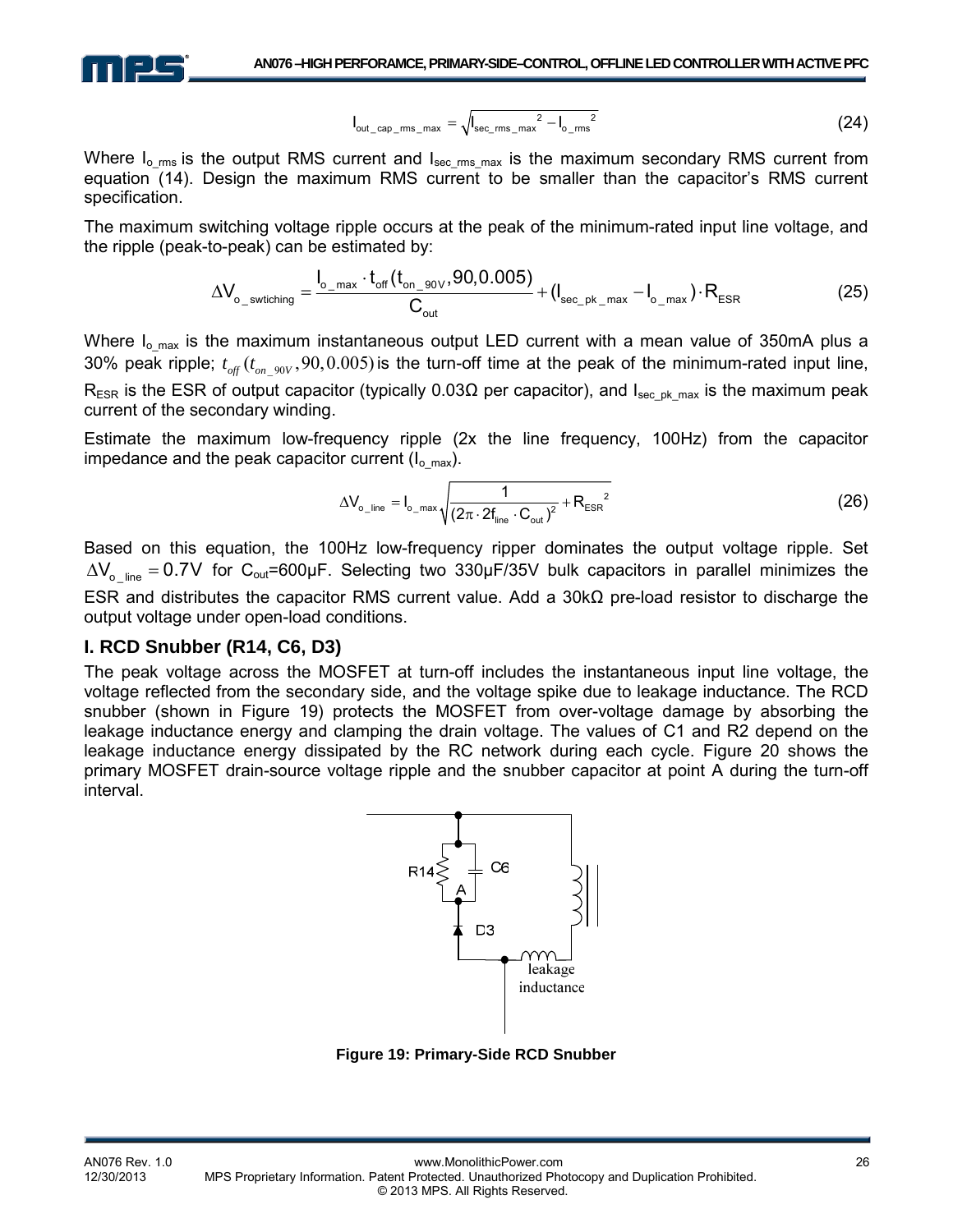



**Figure 20: A Point Voltage with a High-Side MOSFET Drain Voltage and Snubber Capacitor**

Estimate the energy stored in the leakage inductor at the maximum input voltage as:

$$
E_{\text{Lk\_max}} = \frac{1}{2} \cdot L_{\text{leakage}} \cdot I_{\text{pk}\_\text{V}_{\text{in}\_\text{max}}}^2 \tag{27}
$$

Where  $I_{pk\text{ Vin}\ \text{max}}$  is the peak current for the primary side at the maximum input voltage. Assume all the leakage inductance energy transfers to the snubber capacitor. The secondary relationship is:

$$
E_{Lk_{\text{max}}} = \frac{1}{2} \cdot C6 \cdot \left[ (V_{in_{\text{max}}} + N \cdot V_{o} + V_{spike})^{2} - (V_{in_{\text{max}}} + N \cdot V_{o} + V_{spike} - \Delta V_{C6})^{2} \right]
$$
(28)

Where V<sub>spike</sub> is the spike voltage clamped by the RCD snubber,  $\Delta V_{C6}$  is the snubber capacitor's voltage change caused by the leakage inductance.

Assuming 
$$
\Delta V_{C6} \ll V_{spike}
$$
, and the  $\frac{1}{4} \cdot 2\pi \cdot \sqrt{L_{\text{leakage}} \cdot C6} < T_{\text{vin\_max}}$ ,  
\n
$$
\Delta V_{C6} = V_{spkie} \cdot (1 - e^{\frac{t1}{R14 \cdot C6}})
$$
\n(29)

Where t1 is the time  $\mathsf{T}_{\mathsf{Vin\_max}} - \frac{1}{4} \cdot 2\pi \cdot \sqrt{\mathsf{L}_{\mathsf{leakage}}{\cdot}\mathsf{C6}}$  $\frac{1}{4} \cdot 2\pi \cdot \sqrt{\mathsf{L}}_{\mathsf{leakage}} \cdot \mathsf{C6}$  , and  $\tau_\mathsf{Vin\_max}$  is the switching period at  $\mathsf{V}_{\mathsf{in\_max}}.$ 

To select R14, take into account the secondary-side reflecting voltage because it contributes to the snubber resistance after the MOSFET turns off. Select R14 to be large enough to reduce the reflecting voltage loss, but avoid contributing to a clamping voltage that exceeds the selected MOSFET based on equation (1).

Based on equations (6), (7), and (10),  $I_{pk}$  v<sub>in max</sub>=0.345A, T<sub>on Vin</sub> <sub>max</sub>=2.1µs, and T<sub>Vin max</sub>=10.8µs. The leakage inductance is estimated as 2% of the primary inductance, 40μH. Select the snubber parameters: C6=22nF, R14=100kΩ for  $V_{SPIKE}$ =57V and  $\Delta V_{C6}$ =0.28V.

Select a snubber capacitor with a higher voltage rating than the spike voltage, and a diode voltage rating higher than  $V_{in\_max} + V_{spike}$ —use a normal-recovery diode, such as a S1ML, which has better EMI performance than a fast-recovery diode. Given the difficulty in theoretically calculating the power dissipation of the snubber resistor R14, monitor the resistor's thermal performance during testing to determine the final appropriate value and power level.

#### **J. VCC POWER SUPPLY (R4, R15, C3, D2,)**

Page 10 shows the detailed VCC operation timing sequence. The C3 should be large enough to hold the VCC voltage not drop below UVLO threshold before the auxiliary winding can take charge of the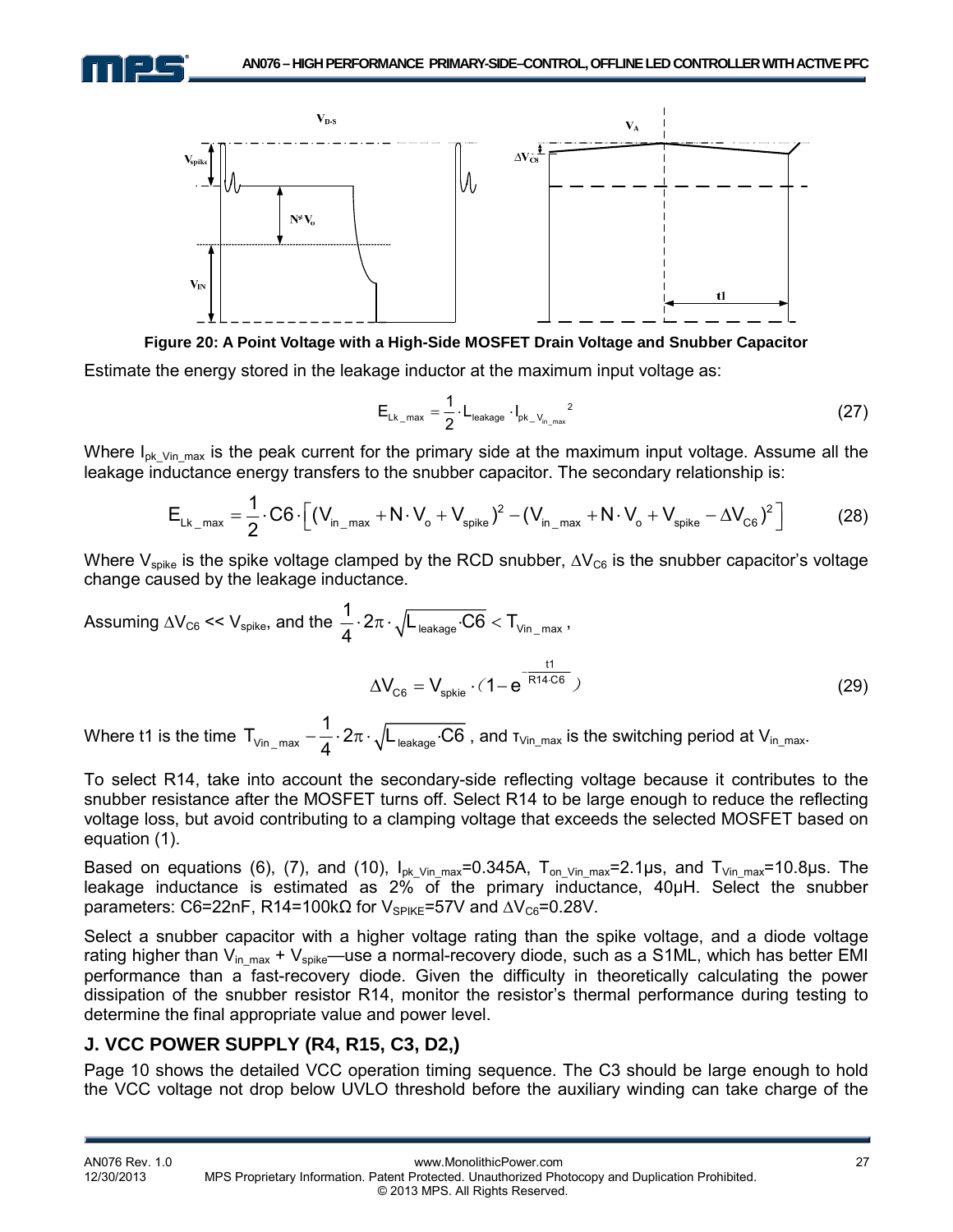

VCC power supply at start up. Usually, a >4.7uF ceramic cap is selected. The start resistor R4 with C3 determines the system start delay time, if a shorter delay time is required, select a smaller R4, but the power dissipation of the resistor and the charging current need to be taken care, too big charging current will make the VCC can not drop below UVLO threshold when fault condition happens, so the IC can not restart, here a 470kΩ resistor is selected. The resistor R15 is used to limit the charging current from the auxiliary winding, or the VCC may exceed the ABS value if the transformer leakage inductance is big. But the resistance can not be selected too big, or the power dissipation and the voltage drop between auxiliary winding and VCC will both increase. Usually, the resistor is selected from 100Ω~1kΩ. The voltage rating for the rectifying diode D2 should meet the following equation:

$$
V_{D2} > VCC_{max} + \frac{N_{aux}}{N_p} \cdot V_{in\_max} + V_{aux\_negative\_spike}
$$
 (30)

Where VCC<sub>max</sub> is the maximum VCC voltage, in this case, VCC<sub>max</sub>= 23V, N<sub>aux</sub> and N<sub>p</sub> are the auxiliary winding and primary winding turns,  $V_{\text{aux negative spike}}$  is the maximum negative spike on auxiliary winding, in this case,  $V_{\text{aux negative spike}} = 40V$ , so D5 need a voltage rating higher than 130V. Here chosen 200V/0.2A diode BAV21W with 100Ω R15

#### **K. ZCD AND OVP DETECTOR (R9, R10, D4)**

Refer to information starting on page 14 for additional information.

The resistor divider, R9 and R10, sets the OVP threshold:

$$
(V_{o\_ovp} \cdot \frac{N_{aux}}{N_s} - V_{D4} - V_{R15}) \cdot \frac{R9}{R10 + R9} = 5.1V
$$
 (31)

Where  $V_{\alpha}$  ovary is the output OVP voltage, N<sub>aux</sub> is the number of transformer auxiliary winding turns, and N<sub>s</sub> is the number of transformer secondary winding turns,  $V_{DA}$  is forward voltage of D4, V<sub>R15</sub> is the voltage drop of R15. Given  $N_{\text{aux}}=26$ ,  $N_{\text{s}}=23$ ,  $V_{\text{D4}}=0.7V$ ,  $V_{\text{R15}}$  can be estimated as about  $2*2mA*100=0.4V$ , set V<sub>o-ovp</sub>=25V for R10/R9=4.3. Consider R9 should be smaller than 3kΩ, select R9=2.2kΩ, get R10=9.53kΩ.

D4 is used to block the negative voltage of auxiliary winding when the MOSFET is turn on, the diode can use normal type, the voltage rating is same with equation (30). Please note, the diode with small junction capacitance is very useful to suppress the spike voltage at MOSFET turning off, or the high spike may exceed the ABS value CS/ZCD pin and bring potential danger. It is recommended the junction capacitance  $C_{\text{J}}$  should be small than 3pF, here chosen the BAV21W with 1.5pF  $C_{\text{J}}$ .

#### **L. CURRENT SENSING (R11, R12, C1)**

As described on page 6, approximate the current sensing resistor with the following equation:

$$
R_s \approx \frac{V_{FB} \cdot N}{2 \cdot I_o} \tag{32}
$$

Where N is the turn ratio of primary winding to secondary winding,  $V_{FB}$  is the feedback reference voltage (typically  $0.414V$ ), and  $R_s$  is the sense resistor.

Equation (32) describes  $R<sub>s</sub>$  under ideal BCM operation, but in real applications, some factors also influence the output current, such as the IC's internal logic delay, the transformer inductance, and the ZCD detection delay. These factors make estimating the output current difficult, and why designing the current sensing resistor last allows for better fine-tuning for the required output current. In this case, the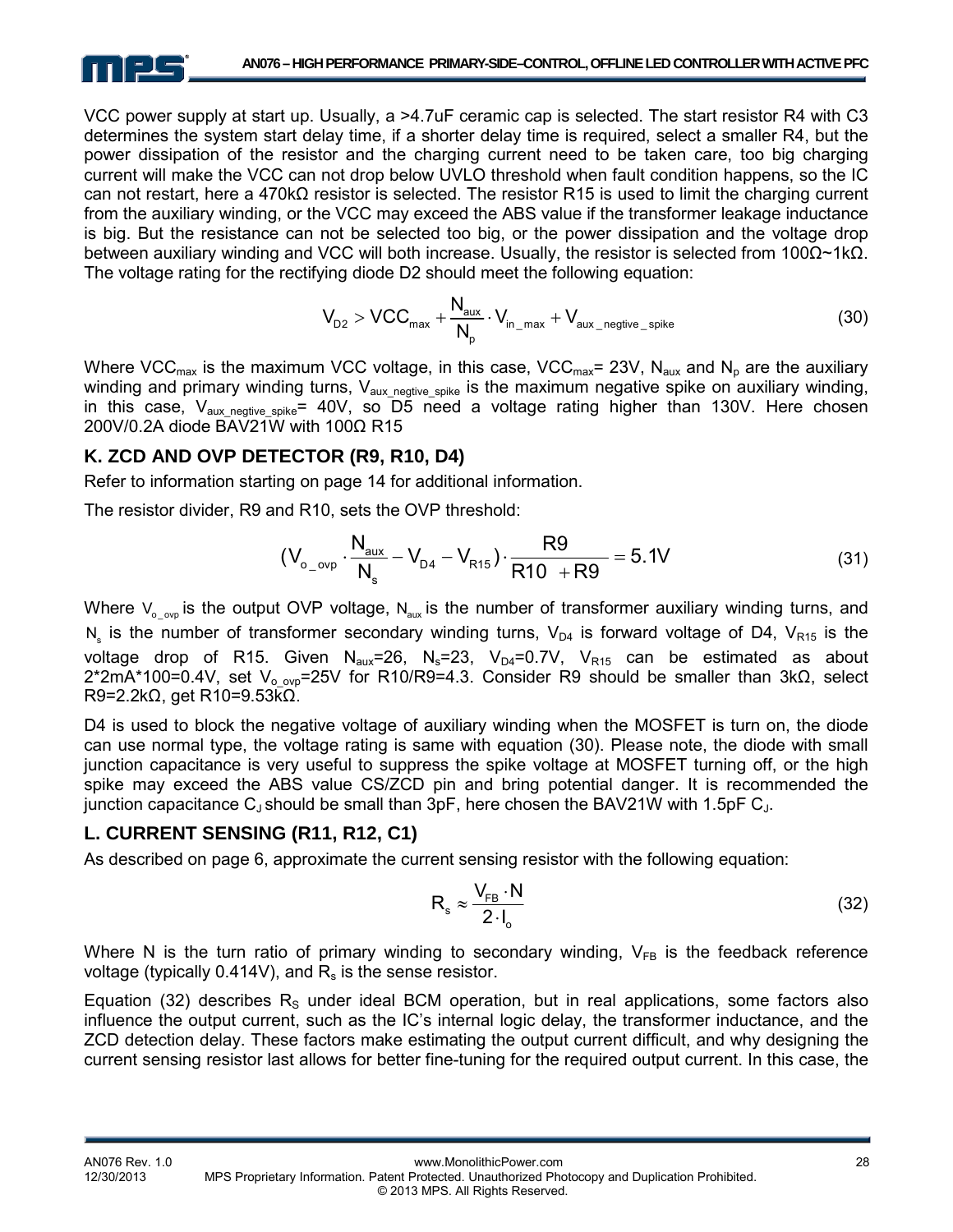

sensing resistor is tuned to 1.8Ω in series with 1.1Ω. A bypass capacitor C1 is added from CS/ZCD pin to GND to absorb the high frequency noise to make the sample signal more precise.

## **M. MULT PIN RESISTOR DIVIDER (R5, R6, C4)**

For the MULT pin resistor divider setting information, please refer to page 11. Here selecting the R5=6.2kΩ, R6=1MkΩ,, C4=2.2nF..

#### **N. FEEDFORWARD RESISTOR (R7)**

The resistor R7 is used to add Vin feedforward for CS/ZCD pin to help improve the line regulation, or the MOSFET turn off delay will make the line regulation bad. The value of R7 should be fine tuned, and related to some factors such as primary inductance, MOSFET type, etc. Here, after tuned, the R7 is selected as 43kΩ with <5mA output current variation in line regulation.

#### **O. GATE DRIVER RESISTOR (R8)**

Considering both for the EMI performance and the MOSFET switching speed, the gate driving resistor (R8) is selected as 20Ω.

#### **P. LOOP COMPENSATION CAPACITOR (C5)**

Please refer to page 13 for detailed selection information.

Here, considering both for the system start up time and PF, THD result, chosen C5=1uF.

#### **Q. NTC THERMISTOR (NTC, C7)**

The output current adjusting happens when NTC voltage decrease lower than 1.2V, so calculation the corresponding resistance as R=1.2V/60uA=20kΩ. Refer to the thermistor datasheet to find the expected temperature when resistance is 20 kΩ. Here chosen 220kΩ Murata thermistor, the temp when resistance decreasing to 20 k $\Omega$  is about 80°C. A 2.2nF bypass capacitor is added beside the pin to absorb the high frequency noise.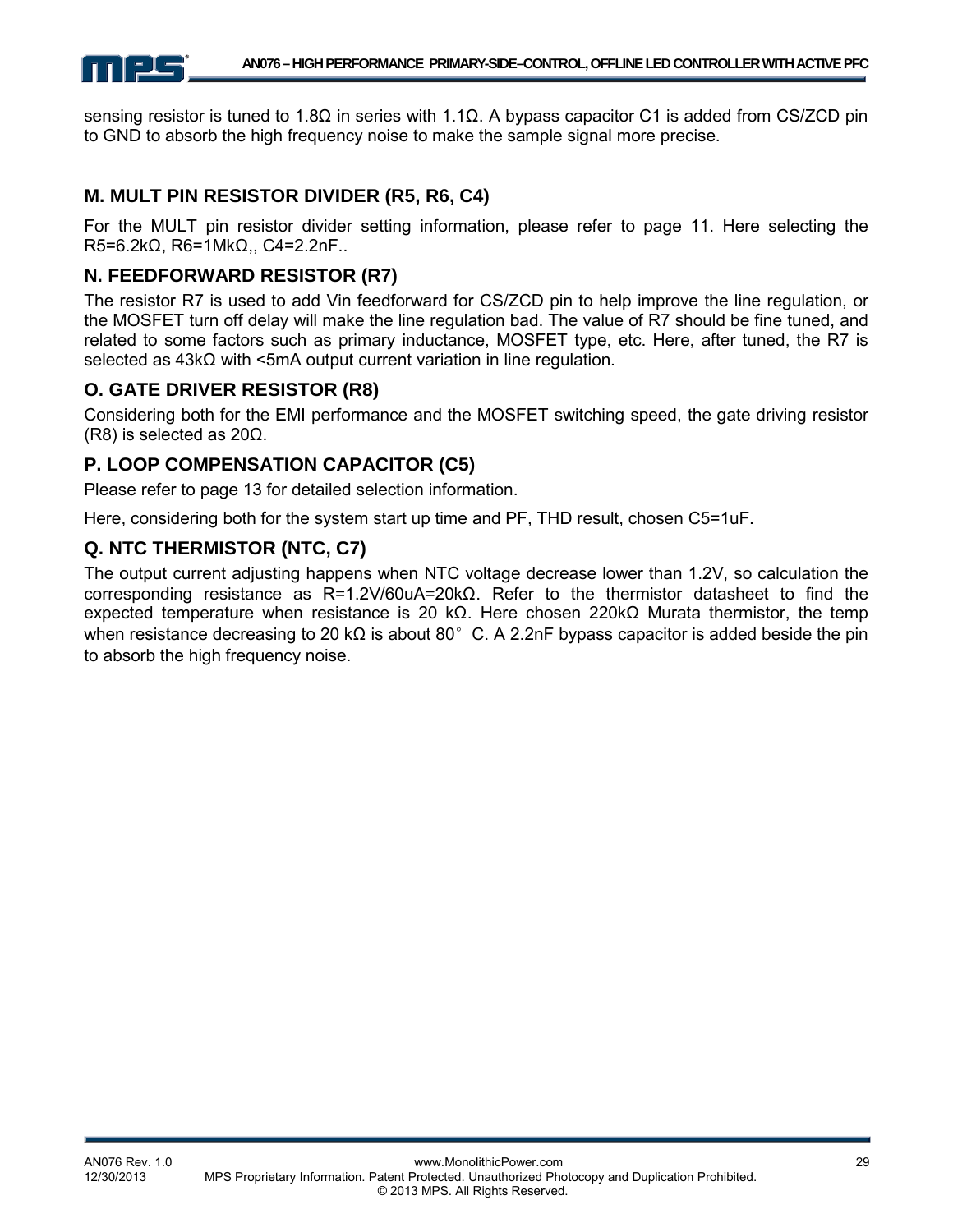#### **R. LAYOUT GUIDELINE**

- Design the main power flow path as short as possible using wide wires. Design the sense resistor GND return to directly connect to the input capacitor, C2. Use the largest-possible cooper pour for the power devices for good thermal performance.
- Separate the power GND and the analog GND, connect them together only at IC GND pin or other single point.
- Place the IC pin components as close as possible to the corresponding pins. Provide the ZCD pin bypass capacitor, NTC bypass capacitor and the COMP pin capacitor layout priority.
- Place the EMI filter inductor L1 and L2 right in parallel with each other.
- Isolate the primary side and the secondary side by at least 4mm to meet safety requirements and the Hipot test. Tune the transformer installation position to keep the primary side far away from secondary side.
- In order to pass the surge test, separate the input high voltage wire from other components and GND. It is better to connect R4, and R6 to the rectified input line for the DIP package.
- On the secondary side, place the rectifying diode as close as possible to the output filter capacitor, and use a short trace from the transformer output return pin to the return point of the output filter capacitor.





**Top View Bottom View** 

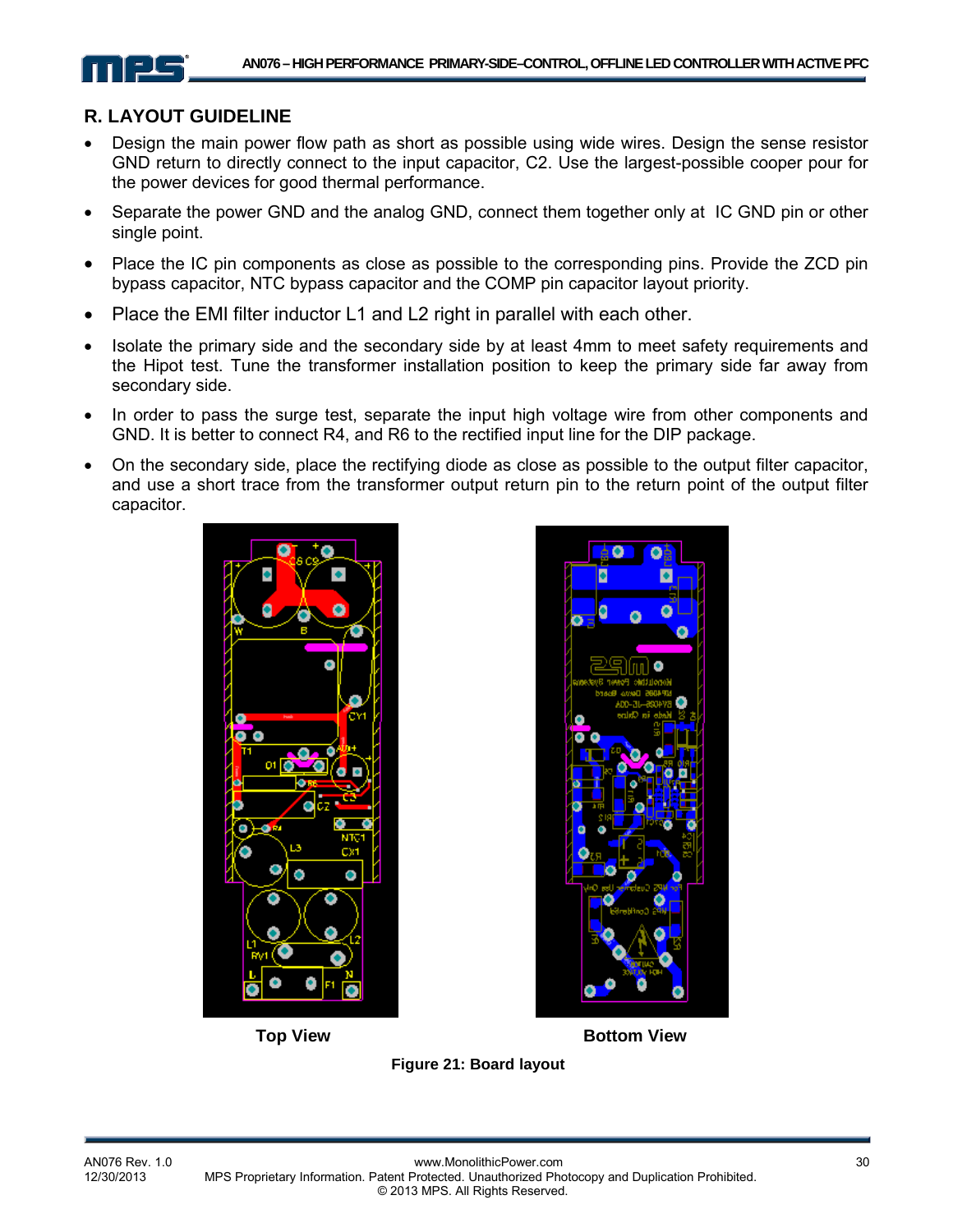

# **S. BOM**

| Quantity       | Designator                                       | Value              | <b>Description</b>                         | Package         | <b>Manufacturer</b>    | <b>Manufactuer P/N</b> |
|----------------|--------------------------------------------------|--------------------|--------------------------------------------|-----------------|------------------------|------------------------|
| $\mathbf{1}$   | BD1                                              | MB6S               | BRIDGE, 600V, 0.5A                         | SOIC-4          | Taiwan Semiconductor   | MB6S                   |
| $\mathbf{1}$   | C <sub>1</sub>                                   | 10pF/50V           | Ceramic Cap, C0G, 50V                      | 0603<br>murata  |                        | GRM1885C1H100JA01      |
| 1              | C <sub>2</sub>                                   | 100nF/400V         | CBB, 104/400V                              | <b>DIP</b>      | Panasonic              | CBB 0.1µF/400V         |
| 1              | C <sub>3</sub>                                   | 4.7µF/50V          | Ceramic Cap, X7R, 50V                      | 1206            | murata                 | GRM31CR71H475KA12L     |
| $\mathbf{1}$   | C <sub>4</sub>                                   | 2.2nF/50V          | Ceramic Cap, X7R, 50V                      | 0603            | <b>TDK</b>             | C1608X7R1H222K         |
| 1              | C <sub>5</sub>                                   | $1\mu$ F/10V       | Ceramic Cap, X7R, 10V                      | 0603            | murata                 | GRM188R71A105KA61D     |
| $\mathbf{1}$   | C <sub>6</sub>                                   | 22nF/630V          | Ceramic Cap, X7R, 630V                     | 1206            | <b>TDK</b>             | C3216X7R2J223K         |
| 1              | C7                                               | 2.2nF/50V          | Ceramic Cap, X7R, 50V                      | 0603            | <b>TDK</b>             | C1608X7R1H222K         |
| $\overline{2}$ | C8,C9                                            | 330µF/35V          | Electrolytic<br>Capacitor;35V;Electrolytic | <b>DIP</b>      | Jianghai               | CD263-35V330           |
| 1              | CX <sub>1</sub>                                  | 22nF/275V          | X Capacitor, 275V                          | <b>DIP</b>      | Caili                  | PX223K3IB19L270D9R     |
| 1              | CY <sub>1</sub>                                  | 2.2nF              | Y Capacitor, 4000V                         | <b>DIP</b>      | Hongke                 | JNK12E222MY02N         |
| $\mathbf{1}$   | D <sub>1</sub>                                   | MBRS3200T3G        | Diodes, 200V, 3A                           | SMB             | ON Semiconductor       | MBRS3200T3G            |
| $\overline{c}$ | D <sub>2</sub> , D <sub>4</sub>                  | BAV21W             | Diodes, 200V, 0.2A                         | SOD-123         | <b>Diodes</b>          | <b>BAV21W-7-F</b>      |
| 1              | D <sub>3</sub>                                   | S <sub>1</sub> ML  | Diodes, 1000V, 1A                          | <b>SMA</b>      | <b>Diodes</b>          | Taiwan Semiconductor   |
| 1              | F1                                               | 250V/2A            | <b>SS-5-2A</b>                             | <b>DIP</b>      | <b>COOPER BUSSMANN</b> | <b>SS-5-2A</b>         |
| 3              | L1, L2, I3                                       | Inductor, 1.5mH    | Inductor, 15mH/0.21A                       | <b>DIP</b>      | <b>TDK</b>             | TSL0808RRA-152KR21     |
| 1              | Q1                                               | ISU04N65A          | 650V/4A                                    | TO-251          | <b>IPS</b>             | ISU04N65A              |
| 3              | R <sub>1</sub> , R <sub>2</sub> , R <sub>3</sub> | $5.1k\Omega$       | <b>RES,1%</b>                              | 1206            | Yageo                  | RC1206FR-075K1L        |
| $\mathbf{1}$   | R <sub>4</sub>                                   | 470k               | <b>DIP</b><br>DIP, 0.5W RESISTOR<br>any    |                 |                        |                        |
| 1              | R <sub>5</sub>                                   | $5.23k\Omega$      | Film RES, 1%                               | 0603            | Yageo                  | RC0603FR-075K23L       |
| $\mathbf{1}$   | R <sub>6</sub>                                   | $1M\Omega$         | DIP, 0.25W RESISTOR                        | <b>DIP</b>      | any                    |                        |
| $\mathbf{1}$   | R7                                               | $43k\Omega$        | Film RES,1%                                | 0603            | <b>LION</b>            | RC0603FR-0743KL        |
| $\mathbf{1}$   | R <sub>8</sub>                                   | $20\Omega$         | Film RES, 1%                               | 0603            | Yageo                  | RC0603FR-0720RL        |
| 1              | R <sub>9</sub>                                   | $2.2k\Omega$       | Film RES, 1%                               | 0603            | Yageo                  | RC0603FR-072K2L        |
| $\mathbf{1}$   | R <sub>10</sub>                                  | $9.53k\Omega$      | Film RES, 1%                               | 0603            | Yageo                  | RC0603FR-079K53L       |
| $\mathbf{1}$   | R <sub>11</sub>                                  | $1.8\Omega$        | <b>RES, 1%</b>                             | 1206            | Yageo                  | RC1206FR-071R8L        |
| $\mathbf{1}$   | R <sub>12</sub>                                  | $1.1\Omega$        | Film RES, 1%                               | 1206            | Yageo                  | RC1206FR-071R1L        |
| $\mathbf{1}$   | R <sub>13</sub>                                  | $30k\Omega$        | Film RES, 1%                               | 1206            | Yageo                  | RC1206FR-0730KL        |
| 1              | R <sub>14</sub>                                  | $100k\Omega$       | Film RES,5%                                | 1206            | Yageo                  | <b>RM12JTN104</b>      |
| $\mathbf{1}$   | R <sub>15</sub>                                  | $100\Omega$        | Film RES, 1%                               | 1206            | Yageo                  | RC1206FR-07100RL       |
| $\mathbf{1}$   | RV <sub>1</sub>                                  | <b>TVR10431KSY</b> | 430V/2500A                                 | <b>DIP</b>      | <b>TKS</b>             | <b>TVR10431KSY</b>     |
| $\mathbf{1}$   | T1                                               | RM <sub>6</sub>    | RM6, Np:Ns:Naux=115:23:26,<br>Lp=2.18mH    | RM <sub>6</sub> | <b>EMEI</b>            | FX0314                 |
| 1              | U1                                               | MP4027             | MP4027GJ                                   | SOT23-8         | <b>MPS</b>             | MP4027GJ               |
| $\mathbf{1}$   | <b>NTC</b>                                       | $220k\Omega$       | <b>NTC Thermistor</b>                      | 0603            | murata                 | NCP18WM224E03RB        |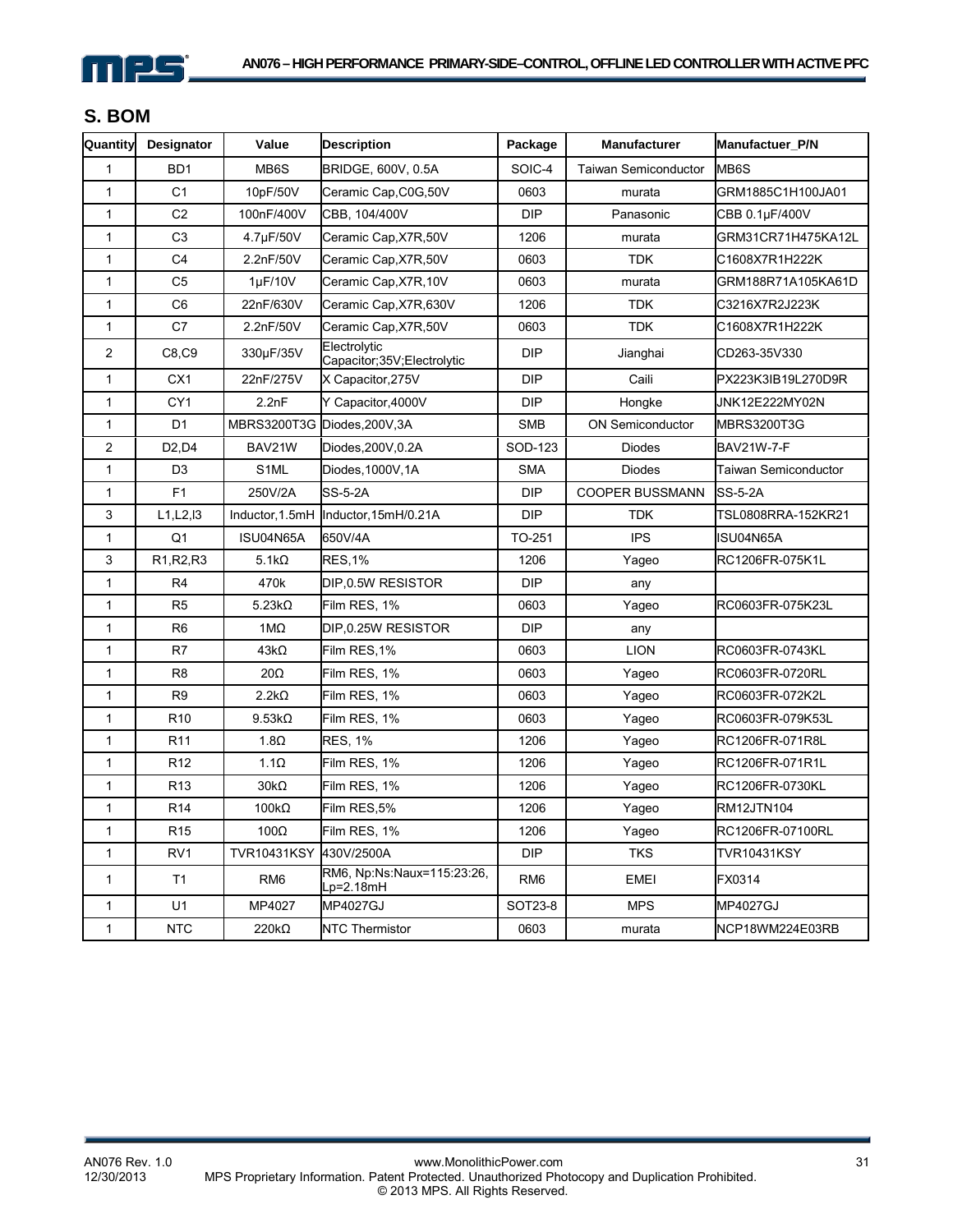

# **5. EXPERIMENTAL RESULT**

#### **All measurements performed at room temperature**

#### **5.1 PERFORMANCE DATA**

#### **6LEDs**

| $V_{IN}(VAC)$ | $P_{IN}(W)$ | Vo(V) | $I_{6LEDs}(A)$ | Po(W) | <b>Efficiency</b> | PF    |
|---------------|-------------|-------|----------------|-------|-------------------|-------|
| 90            | 8.12        | 19.71 | 0.347          | 6.84  | 84.23%            | 0.993 |
| 100           | 8.01        | 19.63 | 0.348          | 6.83  | 85.28%            | 0.991 |
| 110           | 7.97        | 19.63 | 0.348          | 6.83  | 85.71%            | 0.989 |
| 120           | 7.94        | 19.63 | 0.348          | 6.83  | 86.04%            | 0.987 |
| 135           | 7.92        | 19.62 | 0.348          | 6.83  | 86.21%            | 0.982 |
| 185           | 7.91        | 19.59 | 0.347          | 6.80  | 85.94%            | 0.962 |
| 200           | 7.93        | 19.59 | 0.347          | 6.80  | 85.72%            | 0.954 |
| 220           | 7.97        | 19.58 | 0.346          | 6.77  | 85.00%            | 0.94  |
| 230           | 7.98        | 19.58 | 0.346          | 6.77  | 84.90%            | 0.933 |
| 250           | 8.04        | 19.58 | 0.346          | 6.77  | 84.26%            | 0.917 |
| 265           | 8.09        | 19.58 | 0.346          | 6.77  | 83.74%            | 0.904 |

#### **5LEDs**

| $V_{IN}(VAC)$ | $P_{IN}(W)$ | Vo(V) | $I_{5LEDs}(A)$ | Po(W) | <b>Efficiency</b> | PF    |
|---------------|-------------|-------|----------------|-------|-------------------|-------|
| 90            | 6.81        | 16.39 | 0.35           | 5.74  | 84.24%            | 0.991 |
| 100           | 6.75        | 16.38 | 0.351          | 5.75  | 85.18%            | 0.989 |
| 110           | 6.72        | 16.38 | 0.351          | 5.75  | 85.56%            | 0.986 |
| 120           | 6.7         | 16.37 | 0.351          | 5.75  | 85.76%            | 0.983 |
| 135           | 6.69        | 16.37 | 0.351          | 5.75  | 85.89%            | 0.977 |
| 185           | 6.7         | 16.36 | 0.35           | 5.73  | 85.46%            | 0.952 |
| 200           | 6.72        | 16.34 | 0.35           | 5.72  | 85.10%            | 0.942 |
| 220           | 6.77        | 16.33 | 0.35           | 5.72  | 84.42%            | 0.925 |
| 230           | 6.79        | 16.32 | 0.349          | 5.70  | 83.88%            | 0.915 |
| 250           | 6.84        | 16.32 | 0.349          | 5.70  | 83.27%            | 0.895 |
| 265           | 6.88        | 16.32 | 0.349          | 5.70  | 82.79%            | 0.878 |

#### **4LEDs**

| $V_{IN}(VAC)$ | $P_{IN}(W)$ | Vo(V) | $I_{4LEDs}(A)$ | Po(W) | <b>Efficiency</b> | PF    |
|---------------|-------------|-------|----------------|-------|-------------------|-------|
| 90            | 5.6         | 13.27 | 0.353          | 4.68  | 83.65%            | 0.989 |
| 100           | 5.55        | 13.27 | 0.353          | 4.68  | 84.40%            | 0.986 |
| 110           | 5.53        | 13.27 | 0.353          | 4.68  | 84.71%            | 0.982 |
| 120           | 5.53        | 13.27 | 0.353          | 4.68  | 84.71%            | 0.979 |
| 135           | 5.53        | 13.27 | 0.353          | 4.68  | 84.71%            | 0.972 |
| 185           | 5.55        | 13.28 | 0.353          | 4.69  | 84.47%            | 0.935 |
| 200           | 5.6         | 13.27 | 0.353          | 4.68  | 83.65%            | 0.927 |
| 220           | 5.65        | 13.25 | 0.353          | 4.68  | 82.78%            | 0.906 |
| 230           | 5.66        | 13.25 | 0.353          | 4.68  | 82.64%            | 0.895 |
| 250           | 5.71        | 13.25 | 0.353          | 4.68  | 81.91%            | 0.871 |
| 265           | 5.78        | 13.26 | 0.353          | 4.68  | 80.98%            | 0.853 |

#### **3LEDs**

| $V_{IN}(VAC)$ | $P_{IN}(W)$ | Vo(V) | $I_{3LEDs}(A)$ | Po(W) | <b>Efficiency</b> | PF    |
|---------------|-------------|-------|----------------|-------|-------------------|-------|
| 90            | 4.29        | 9.84  | 0.356          | 3.50  | 81.66%            | 0.985 |
| 100           | 4.24        | 9.84  | 0.356          | 3.50  | 82.62%            | 0.98  |
| 110           | 4.22        | 9.84  | 0.356          | 3.50  | 83.01%            | 0.976 |
| 120           | 4.21        | 9.84  | 0.356          | 3.50  | 83.21%            | 0.97  |
| 135           | 4.21        | 9.84  | 0.356          | 3.50  | 83.21%            | 0.96  |
| 185           | 4.29        | 9.84  | 0.356          | 3.50  | 81.66%            | 0.918 |
| 200           | 4.31        | 9.84  | 0.356          | 3.50  | 81.28%            | 0.898 |
| 220           | 4.36        | 9.84  | 0.356          | 3.50  | 80.34%            | 0.873 |
| 230           | 4.39        | 9.84  | 0.357          | 3.51  | 80.02%            | 0.857 |
| 250           | 4.45        | 9.83  | 0.357          | 3.51  | 78.86%            | 0.828 |
| 265           | 4.51        | 9.84  | 0.357          | 3.51  | 77.89%            | 0.806 |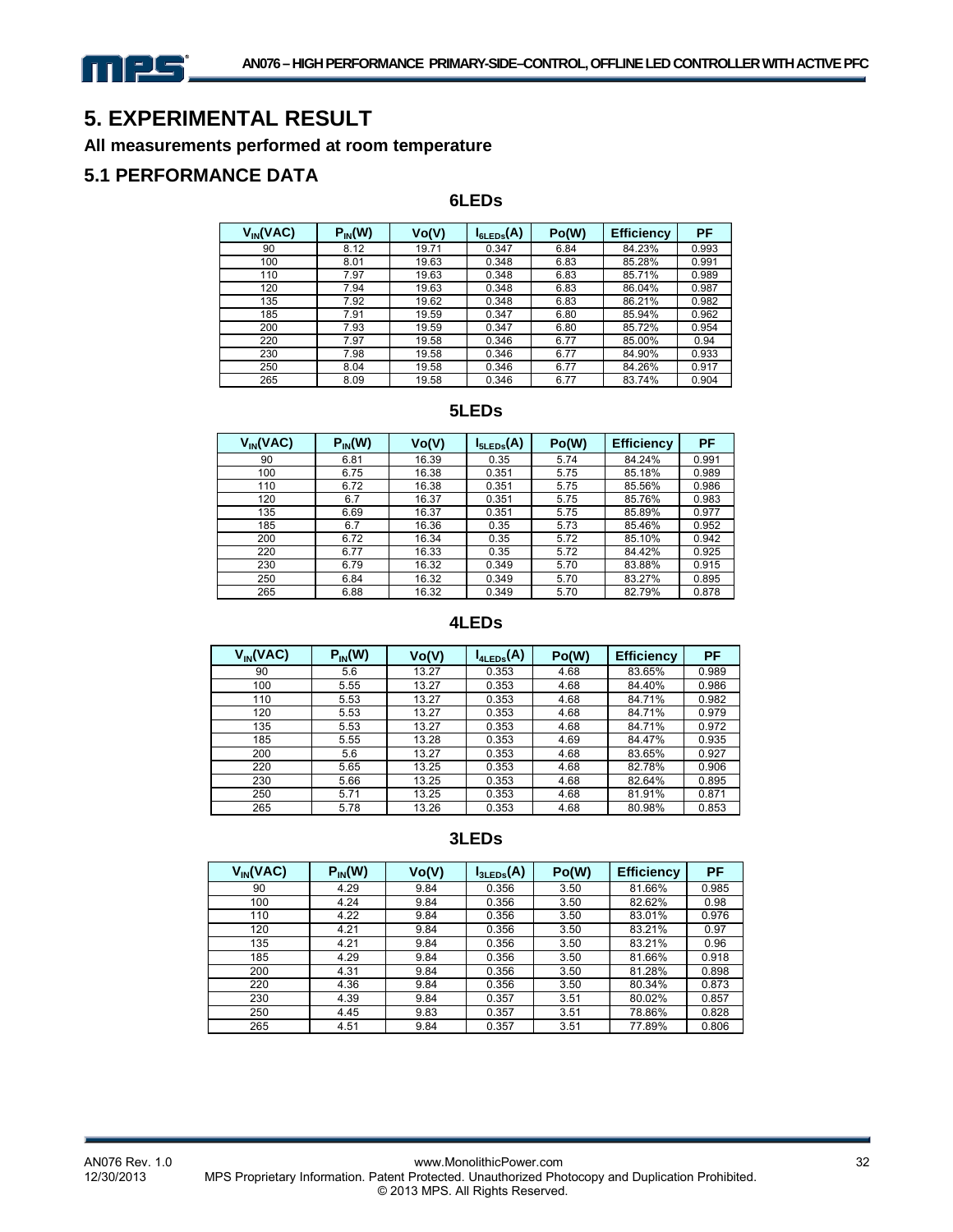

#### **5.2 LINE AND LOAD REGULATION**



**Figure 22: Line/Load Regulation** 

# **5.3 EFFICIENCY**

**5.4 STEADY STATE** 



**Figure 23: Efficiency** 



**Figure 24: 110/230VAC, Full Load, 10ms/div**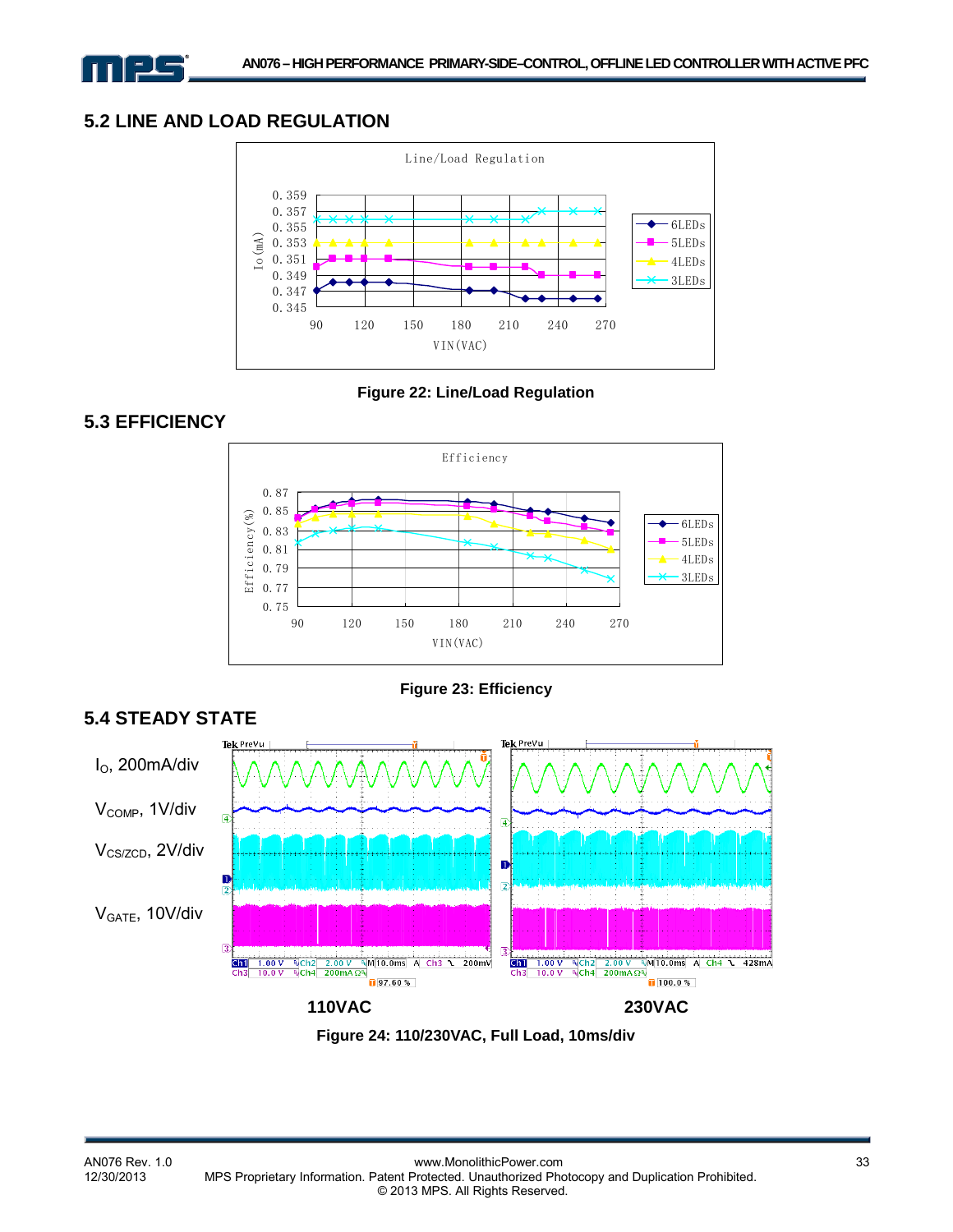# **5.5 INPUT VOLTAGE AND CURRENT**





# **5.6 BOUNDARY CONDUCTION OPERATION**



**Figure 26: 110/230VAC, Full Load, 4us/div** 



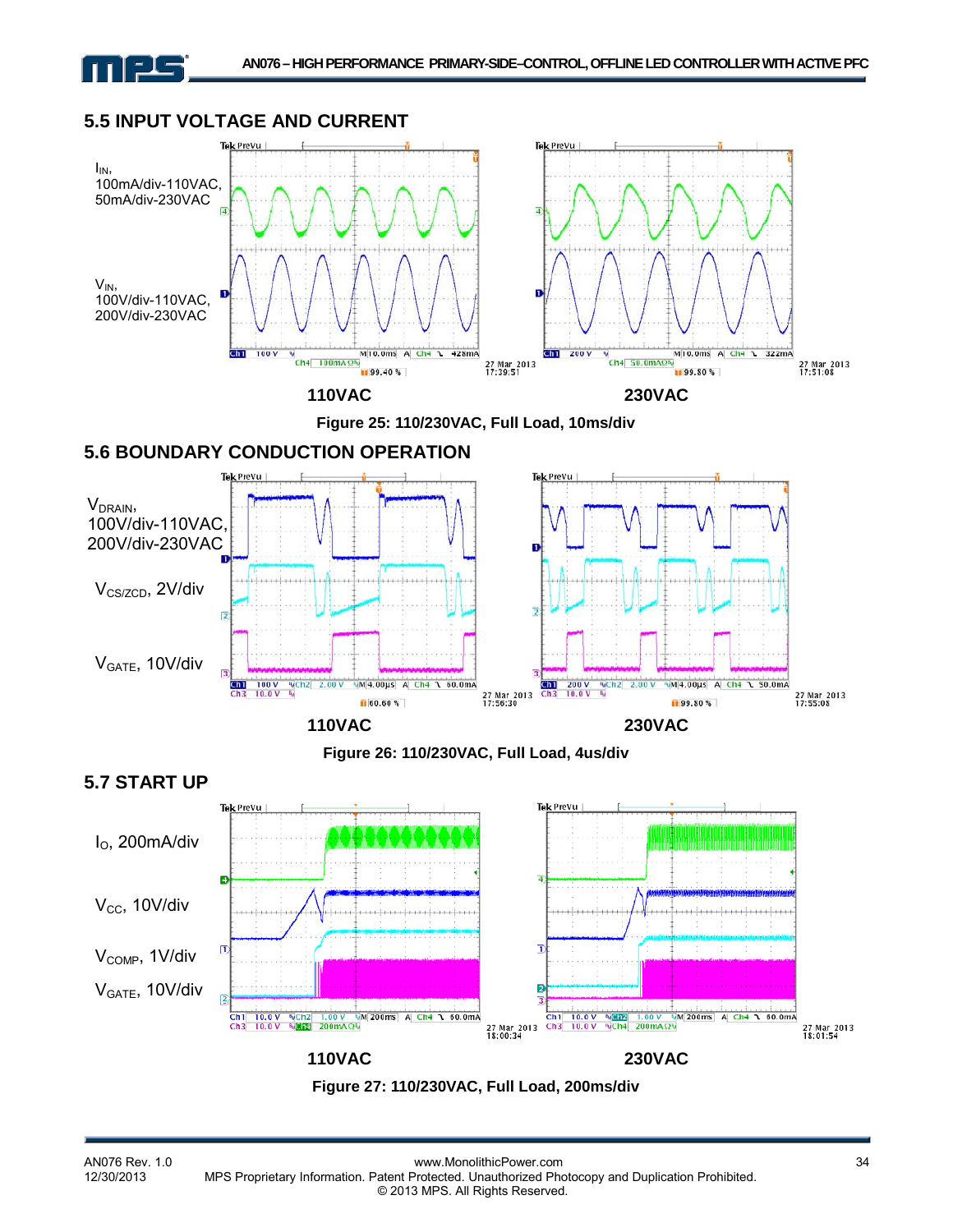## **5.8 OVP (OPEN LOAD AT NORMAL OPRATION)**





# **5.9 SCP (SHORT LED+ TO LED– AT NORMAL OPERATION)**



**Figure 29: 110/230VAC, Full Load, 200ms/div** 

# **5.10 PRIMARY-SIDE OCP (SHORT PRIMARY WINDING AT NORMAL OPRATION)**



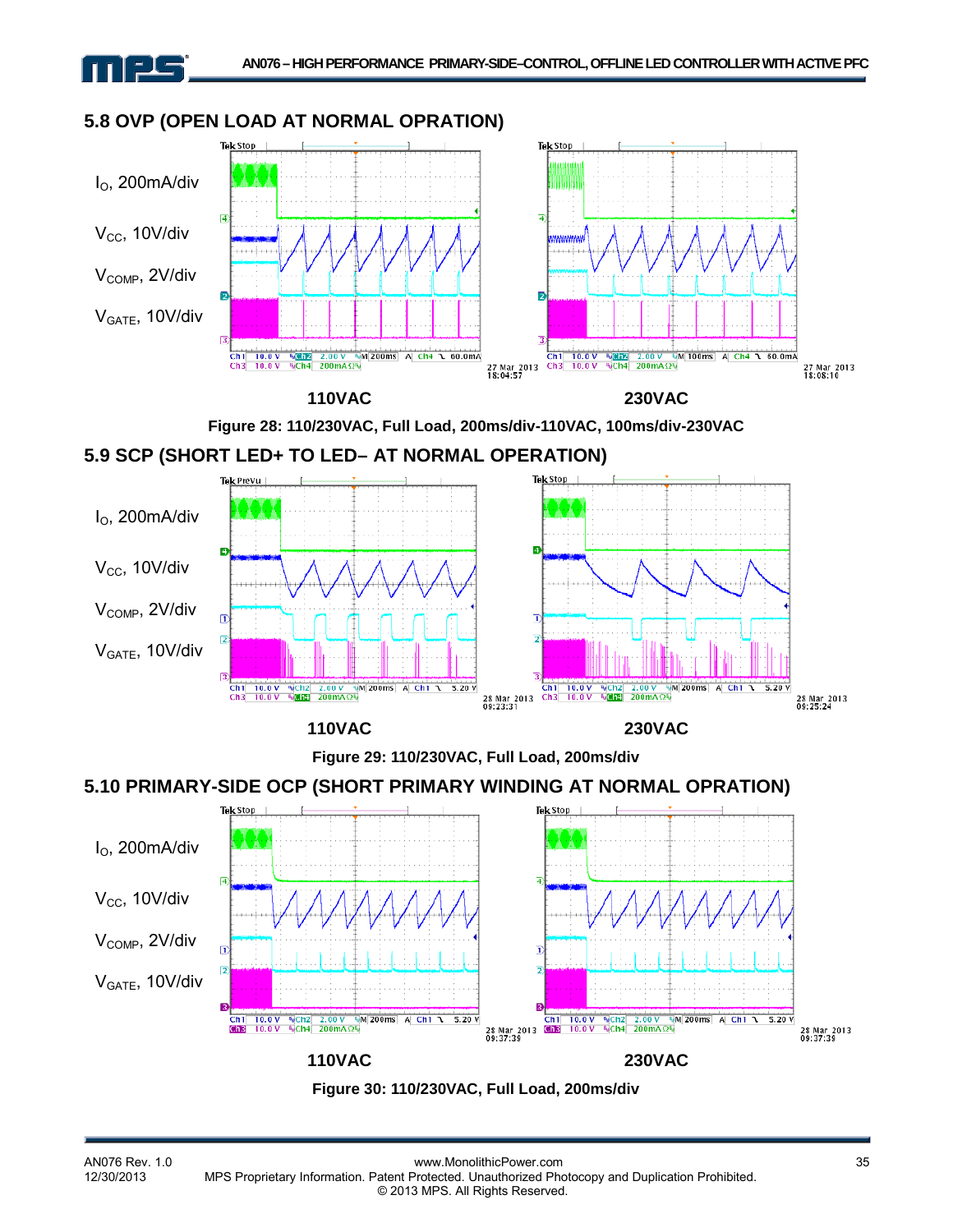

#### **5.11 NTC CURVE**











Date: 28.MAR.2013 10:11:21

**Conduction CDN Test** 

Date: 28.MAR.2013 10:54:02